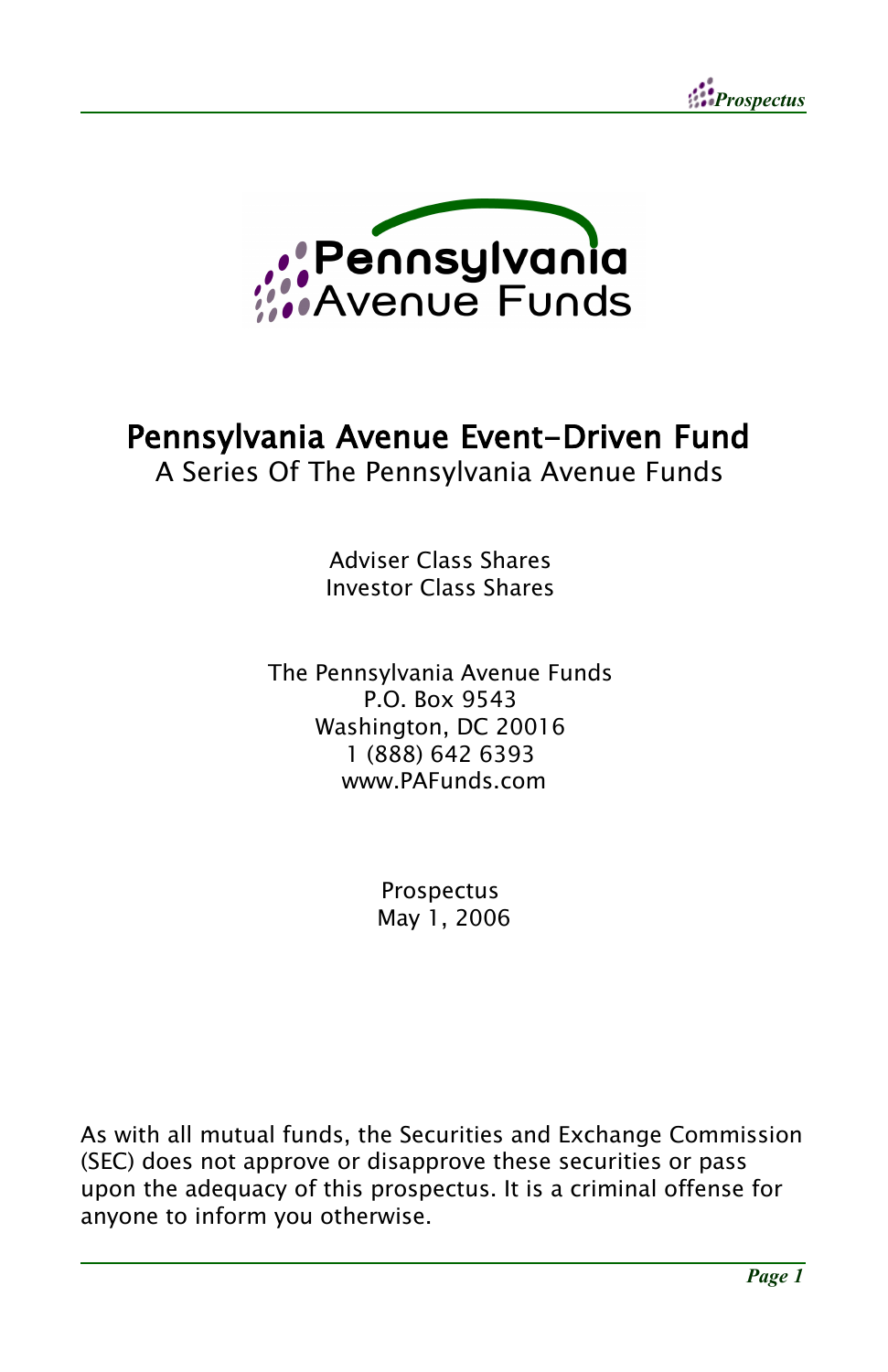# Table Of Contents

| Risk/Return Summary                                                                                                                                                                                                                  | 3              |
|--------------------------------------------------------------------------------------------------------------------------------------------------------------------------------------------------------------------------------------|----------------|
| What are the investment goals of the Fund? 3                                                                                                                                                                                         |                |
| What are the main strategies of the Fund?                                                                                                                                                                                            | $\overline{3}$ |
| What are the main risks of investing in the Fund?                                                                                                                                                                                    | 3              |
| Who should invest in the Fund?                                                                                                                                                                                                       | 5              |
| <u>Fund Performance</u> Participate and the series of the series of the series of the series of the series of the series of the series of the series of the series of the series of the series of the series of the series of the s  | 6              |
| Fees and Expenses and Expenses and Expenses and Expenses and Expenses and Expenses and Expenses and Expenses and                                                                                                                     | 8              |
| Investment Objectives, Principal Investment Strategies and Related<br>Risks 10<br>Risks                                                                                                                                              | 15             |
| Portfolio Holdings                                                                                                                                                                                                                   | 20             |
| <u>Management, Organization and Capital Structure</u>                                                                                                                                                                                | 21             |
| <b>Investment Adviser Adviser Adviser Adviser Adviser Adviser Adviser Adviser Adviser Adviser Adviser Adviser Adviser Adviser Adviser Adviser Adviser Adviser Adviser Adviser Adviser </b>                                           | 21             |
| Shareholder Information <b>Shareholder</b> Information                                                                                                                                                                               | 22             |
| <u>Pricing Of Fund Shares and Shares and Shares and Shares and Shares and Shares and Shares and Shares and Shares and Shares and Shares and Shares and Shares and Shares and Shares and Shares and Shares and Shares and Shares </u> | 22             |
| <b>How To Buy Shares</b>                                                                                                                                                                                                             | 23             |
| <b>How To Redeem Shares Mateurs Mateurs Mateurs Mateurs Mateurs</b>                                                                                                                                                                  | 25             |
| Distribution Arrangements 28                                                                                                                                                                                                         |                |
| Dividends and Distributions                                                                                                                                                                                                          | 30             |
| <u>Tax Consequences</u> and the contract of the contract of the contract of the contract of the contract of the contract of the contract of the contract of the contract of the contract of the contract of the contract of the con  | 30             |
| Frequent Trading <b>Exercise Service Service Service Service Service Service Service Service Service Service Service</b>                                                                                                             | 32             |
| <b>Financial Highlights</b>                                                                                                                                                                                                          | 33             |
| <u>Privacy Policy and the contract of the contract of the contract of the contract of the contract of the contract of the contract of the contract of the contract of the contract of the contract of the contract of the contra</u> | 35             |
| <b>Additional Information</b>                                                                                                                                                                                                        | 36             |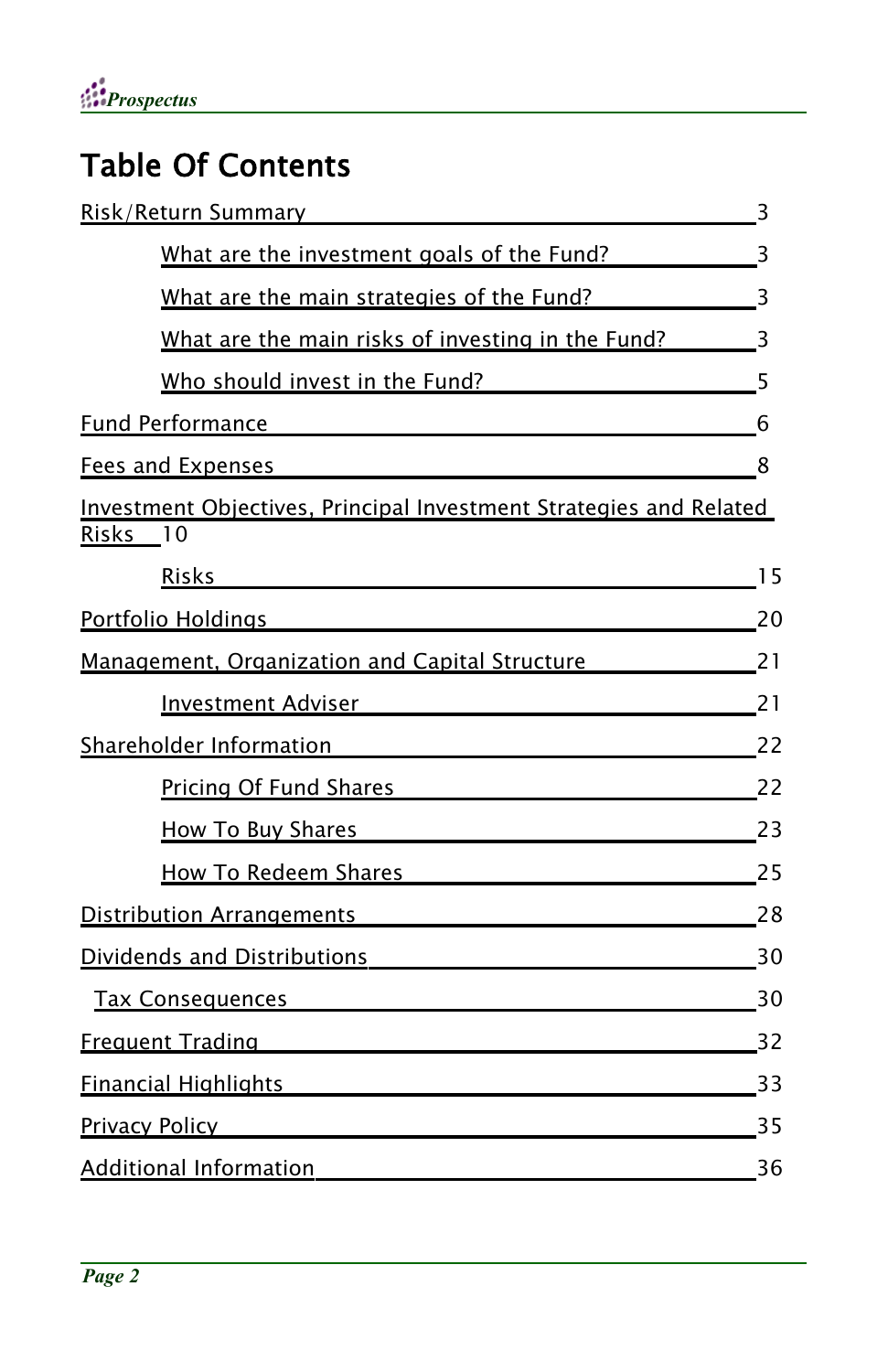

## Risk/Return Summary

### What are the investment goals of the Fund?

The Fund seeks to achieve capital growth by engaging in investment strategies related to corporate 'events', such as mergers, reorganizations, bankruptcies or proxy fights. It invests in the securities of companies of any size and uses derivatives both as a substitute for investing in the underlying securities, as well as for hedging purposes.

#### What are the main strategies of the Fund?

Under normal market conditions, the Fund invests at least 80% of its assets in the securities of companies which are undergoing a corporate 'event'. The following four particular strategies are exclusive examples of such 'events':

- Merger arbitrage: The Fund invests in the securities of companies subject to publicly announced mergers, takeovers, tender offers, and other corporate reorganizations.
- Capital structure arbitrage: The Fund invests in different securities issued by the same issuer whose different securities are mispriced relative to each other.
- Distressed securities investments: The Fund invests in distressed securities, which are securities of companies who are in or near bankruptcy or whose securities are otherwise undergoing extreme financial situations that put the continuation of the issuer as a going concern at risk.
- Proxy fight investments: The Fund invests in securities of companies which are subject to a proxy fight over control over the company.

As compared with conventional investing, the Adviser considers the Fund's investment strategies to be less dependent on the overall direction of stock prices.

#### What are the main risks of investing in the Fund?

As with all mutual funds, there is the risk that you could lose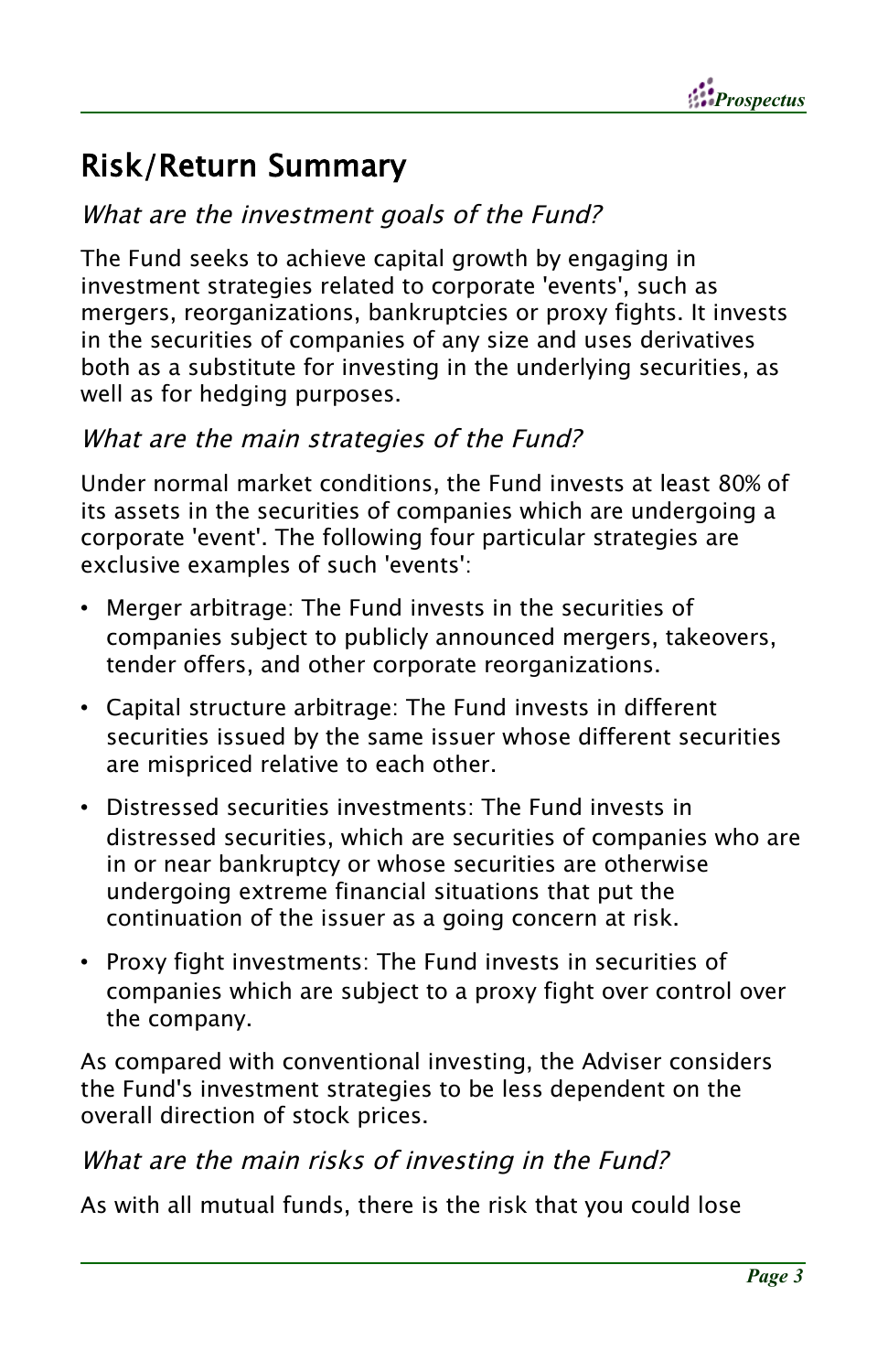

money on your investment in the Fund. The following risks could affect the value of your investment:

- Merger arbitrage risks: The principal risk associated with the Fund's merger arbitrage investment strategy is that certain of the proposed reorganizations in which the Fund invests may be renegotiated or terminated, in which case losses may be realized.
- Capital structure arbitrage risks: The mispricing identified by the Fund's Adviser may not disappear or may even increase, in which case losses may be realized.
- Distressed securities risks: Investment in distressed securities may be considered speculative and may present substantial potential for loss as well as gain. The Fund may invest in the securities of companies involved in bankruptcy proceedings, reorganizations and financial restructurings and may have a more active participation in the affairs of the issuer than is generally assumed by an investor. This may subject the Fund to litigation risks or prevent the Fund from disposing of securities. As a result of this strategy the Fund's share price may be particularly volatile.
- Proxy fight risks: The proxy fight may not be concluded successfully, or the increase in value anticipated through the change of control may not materialize, in which case losses may be realized.
- The Fund is not a "diversified" fund, which means the Fund may allocate its investments to a relatively small number of issuers or to a single industry making it more susceptible to adverse developments of a single issuer or industry. As a result, investing in the Fund is potentially more risky than investing in a diversified fund that is otherwise similar to the Fund.
- The portfolio manager may engage in a high level of trading in seeking to achieve the Fund's investment objective. The portfolio turnover rate amounted to 144.46% in 2005, 177.06% in 2004, and may exceed 300% in the future. Higher turnover rates may result in higher brokerage costs to the Fund and in higher net short-term capital gains for you as an investor.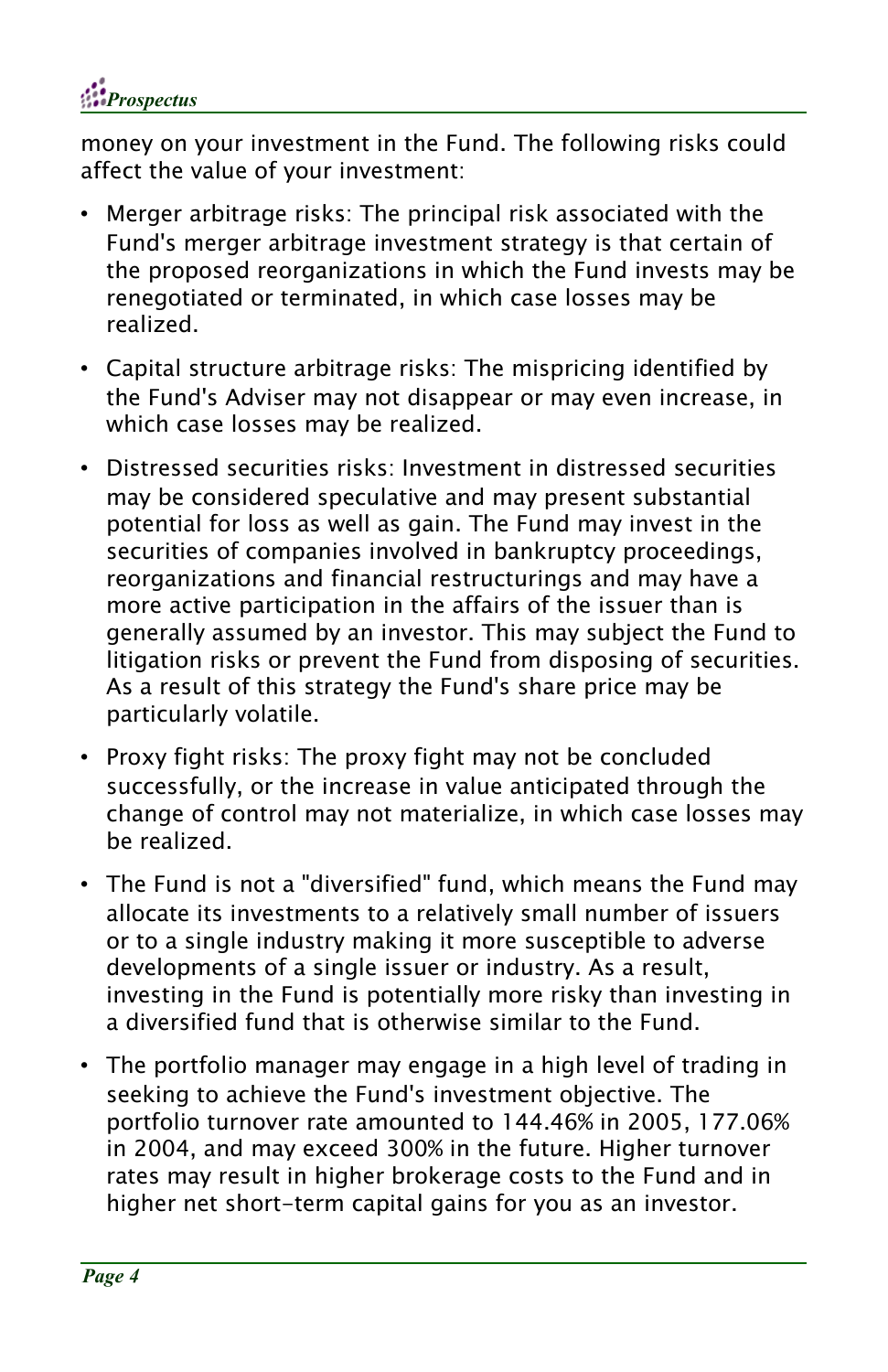*Prospectus*

Short-term capital gains are taxable at ordinary rates of income, whereas long-term capital gains would be taxable at lower rates.

• In addition, the Fund's Investment Adviser has been established recently and has no history of managing a registered investment company, such as the Fund.

For a more detailed discussion of these principal investment risks, as well as additional risks that apply to the Fund, please see "Investment Objectives, Principal Investment Strategies and Related Risks."

#### Who should invest in the Fund?

Investors with the ability to withstand high levels of risk who seek investment strategies that may be less dependent on general market movements. This Fund is not intended to provide a balanced investment program and may not be appropriate for people who are risk averse. The Fund may not be appropriate for investors who need regular income or stability of principal or are pursuing a short-term goal.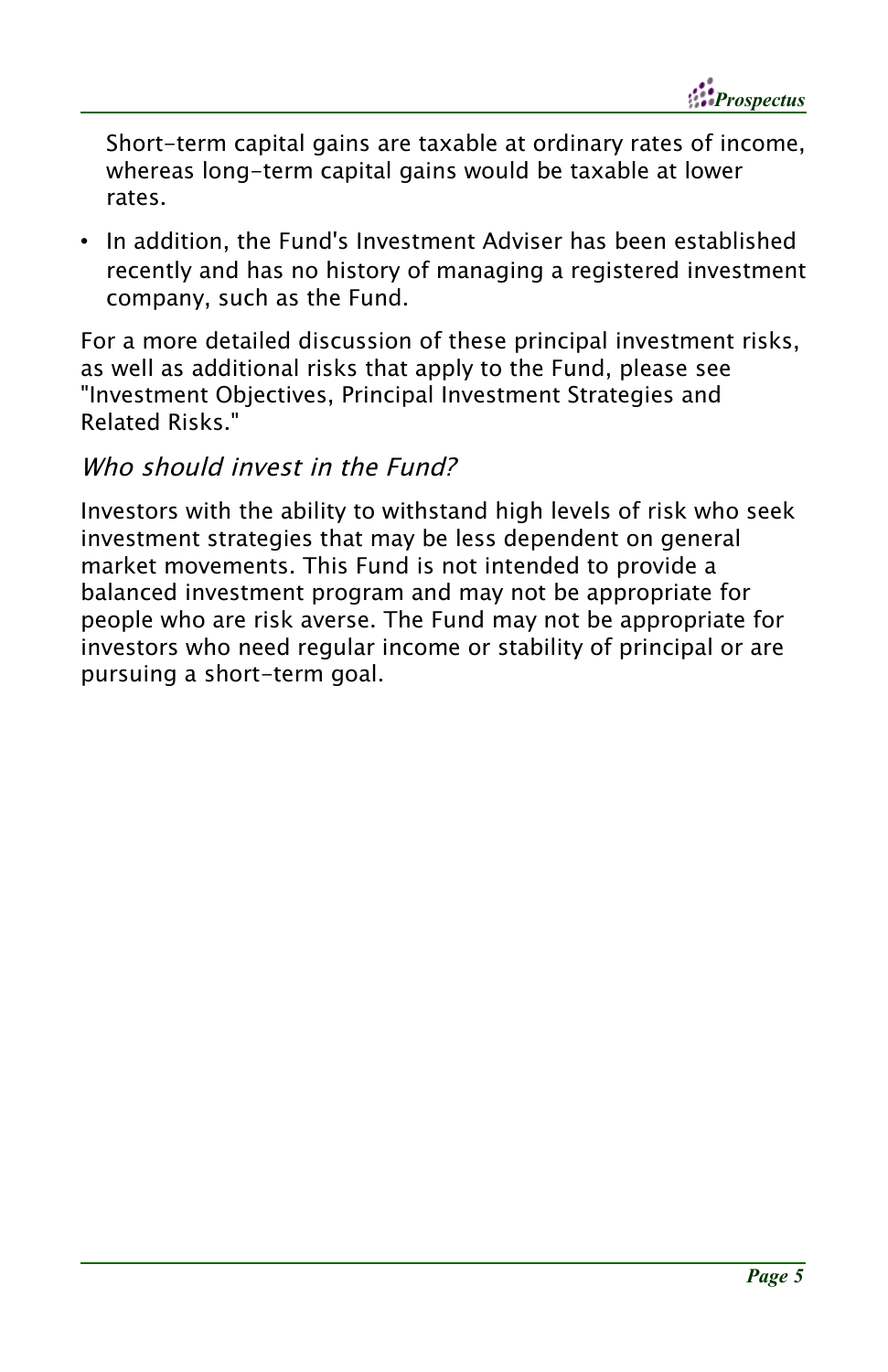

## Fund Performance Summary

The chart and table below give you a picture of the Fund's longterm performance for Investor Class Shares (in the chart) and for Adviser Class Shares (in the table). The information shows you how the Fund's performance has varied year by year and provides some indication of the risks of investing in the fund. The table compares the Fund's performance to that of the Standard & Poor's 500 Index, a recognized unmanaged index of stock market performance. As with all such investments, past performance is not an indication of future results. Sales charges are not reflected in the bar chart. If they were, returns would be less than those shown. If the Investment Adviser had not waived or reimbursed certain Fund expenses during these periods, the Fund's returns would have been lower.



Total Return Investor Class Shares

(\*) Since November 21, 2003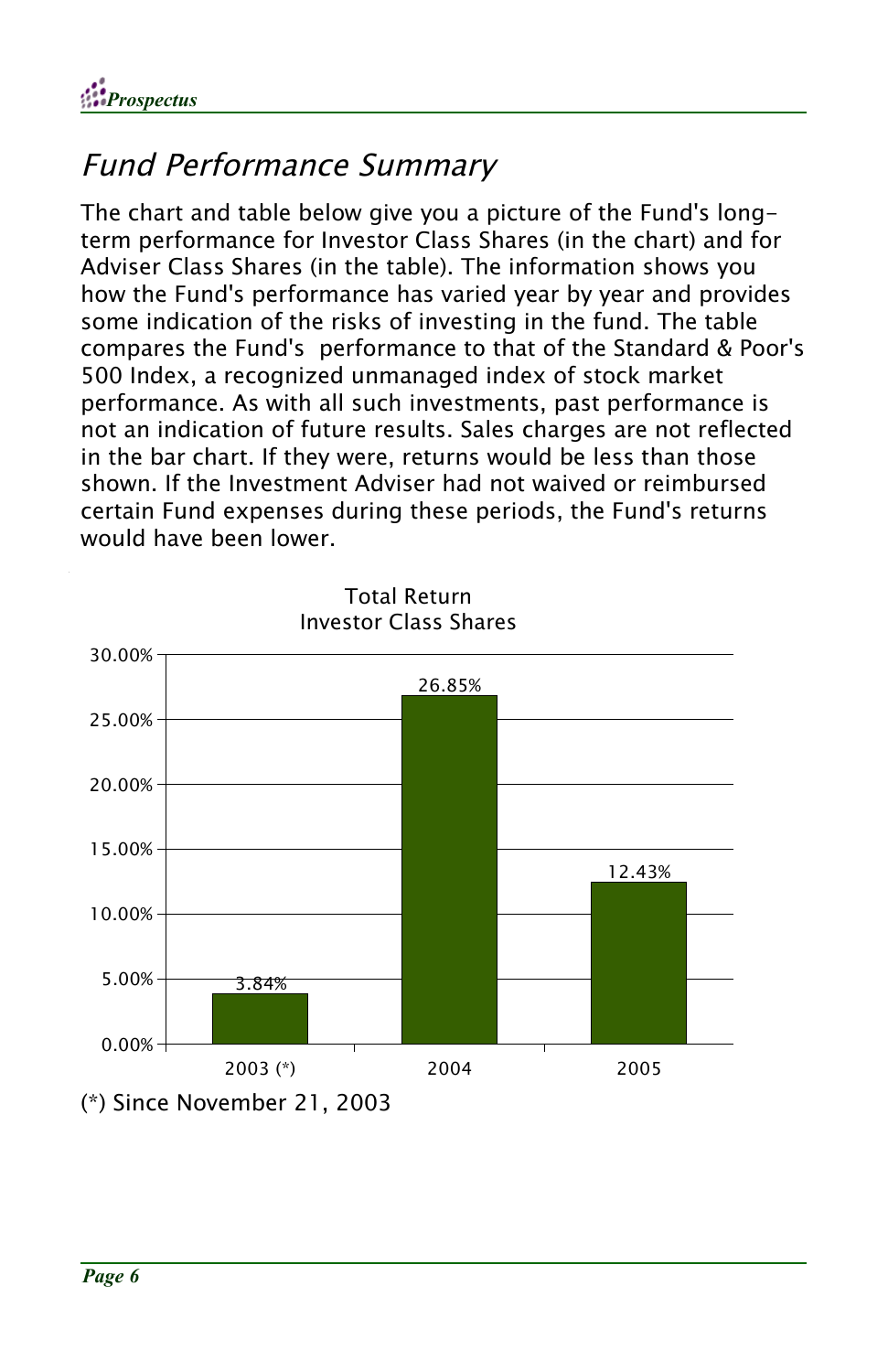### Average Annual Returns

#### For the period ended December 31, 2005

|                                                                                 | One<br>Year | Since<br>Inception* |
|---------------------------------------------------------------------------------|-------------|---------------------|
| Return Before Taxes (Investor Class)                                            | 12.43%      | 17.19%              |
| <b>Return After Taxes on Distributions</b><br>(Investor Class)                  | 11.10%      | 17.28%              |
| Return After Taxes on Distributions and<br>Sale of Fund Shares (Investor Class) | 8.09%       | 14.62%              |
| Return Before Taxes (Adviser Class)                                             | 6.32%       | 17.27%              |
| S&P 500 (reflects no deduction for fees,<br>expenses or taxes)                  | 4.91%       | 11.30%              |

 $^*$ The Fund became available to the public as of  $\,$  November 21 $^{\rm st}$ ,  $\,$ 2003.

The chart and the table both assume reinvestment of dividends and distributions.

After tax returns are calculated using the historical highest individual federal marginal income tax rates and do not reflect the impact of state and local taxes. Actual after-tax returns depend on the investor's tax situation and may differ from those shown, and the after-tax returns shown are not relevant to investors who hold their shares through tax-deferred arrangements, such as 401(k) plans or individual retirement accounts. After-tax returns are shown for Investor Class Shares only, and the after-tax returns for Adviser Class Shares will vary. Because no assets were allocable to the Adviser Class during the year, Adviser Class returns are derived from Investor Class returns and adjusted by the difference in expenses.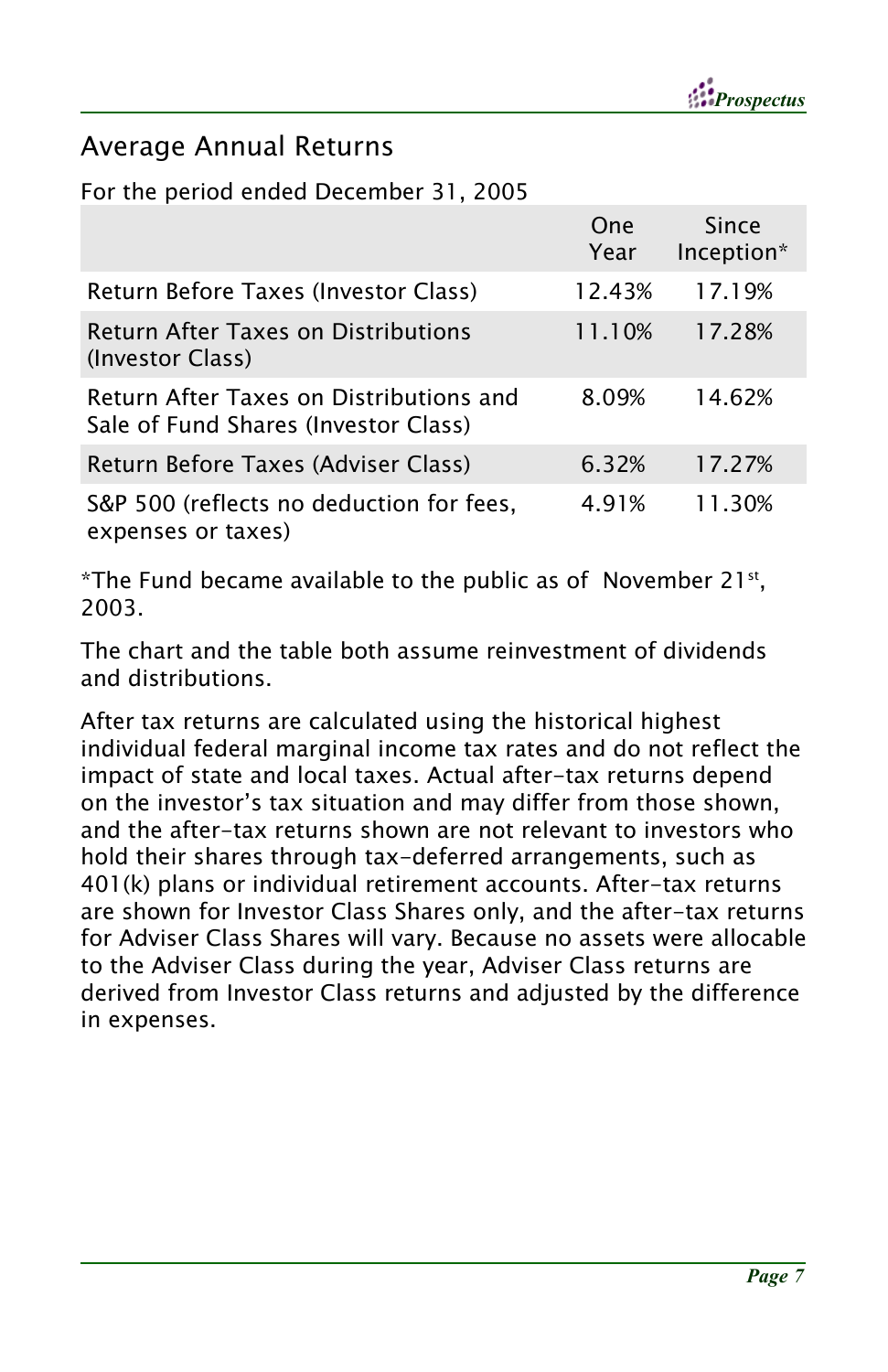## Fees and Expenses

The Fund currently offers two separate classes of shares, which differ by their expenses: Investor Class and Adviser Class. This table describes the fees and expenses that you may pay if you buy and hold shares of the Fund.

|                                               | Investor Adviser<br>Class | Class      |
|-----------------------------------------------|---------------------------|------------|
| Shareholder Fees                              |                           |            |
| (fees paid directly from your investment)     |                           |            |
| Maximum Sales Charge (Load) Imposed on        |                           |            |
| <b>Purchases</b>                              | None                      | 5%         |
| (as a percentage of offering price) $*$       |                           |            |
| Maximum Deferred Sales Charge (Load)          | None                      | None       |
| (as a percentage of amount redeemed)*         |                           |            |
| Maximum Sale Charge (Load) Imposed on         |                           |            |
| Reinvested Dividends and Other Distributions  | None                      | None       |
| (as a percentage of offering price)           |                           |            |
| <b>Redemption Fee</b>                         | None                      | None       |
| (as a percentage of amount redeemed)          |                           |            |
| <b>Exchange Fee</b>                           | None                      | None       |
| <b>Annual Fund Operating Expenses</b>         |                           |            |
| (expenses that are deducted from Fund assets, |                           |            |
| as a percentage of average net assets)        |                           |            |
| <b>Management Fees</b>                        | 1.00%                     | 1.00%      |
| Distribution (12b-1) Fees**                   | 0.08%                     | 0.50%      |
| Other Expenses***                             | 4.01%                     | 1.50%      |
| <b>Total Annual Fund Operating Expenses</b>   | 5.09%                     | 5.34%      |
| Fee Reduction and/or Expense                  | $(3.59)$ %                |            |
| Reimbursement*****                            |                           | $(3.84)$ % |
| <b>Net Annual Fund Operating Expenses</b>     | 1.50%                     | 1.75%      |

\* If you request a redemption by wire, a wire fee of \$15 will be subtracted from your proceeds. Your bank may impose additional wire charges.

\*\* 12b-1 Fees for the most recent fiscal year of the Fund. For more information on these fees, see the section 'Distribution Arrangements.'

\*\*\* Other Expenses are estimated for the most recent fiscal year of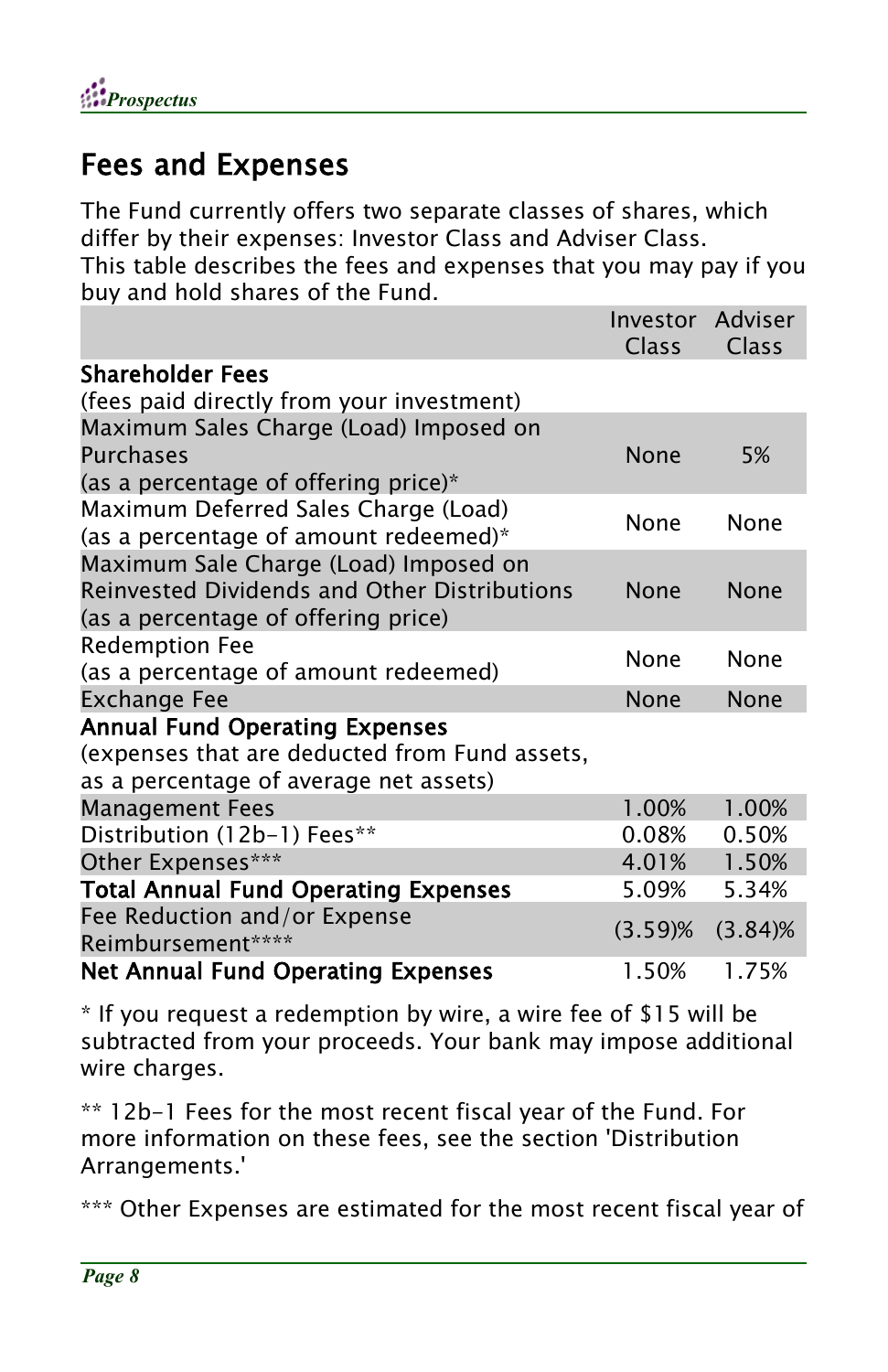*Prospectus*

the Fund, and include dividends paid to brokers or other lenders for securities that the Fund has sold short.

\*\*\*\* The Adviser has agreed to reduce its fees and/or pay expenses of the Fund statement to ensure that Net Annual Fund Operating Expenses will not exceed the net expense amount shown. This expense reimbursement agreement has continued since then. The Adviser or the Trustees may terminate this arrangement at any time, and it will terminate automatically if the investment advisory agreement between the Fund and the Adviser is terminated.

#### Example

This example is intended to help you compare the cost of investing in the Fund with the cost of investing in other mutual funds.

The example assumes that you invest \$10,000 in the Fund for the time periods indicated and then redeem all of your shares at the end of those periods. The example also assumes that your investment has a 5% return each year and that the Fund's operating expenses remain the same. Although your actual costs may be higher or lower, based on these assumptions, your costs would be:

|          | Investor Class Adviser Class |         |
|----------|------------------------------|---------|
| 1 Year   | \$158                        | \$675   |
| 3 Years  | \$489                        | \$1,040 |
| 5 Years  | \$843                        | \$1,430 |
| 10 Years | \$1,841                      | \$2,516 |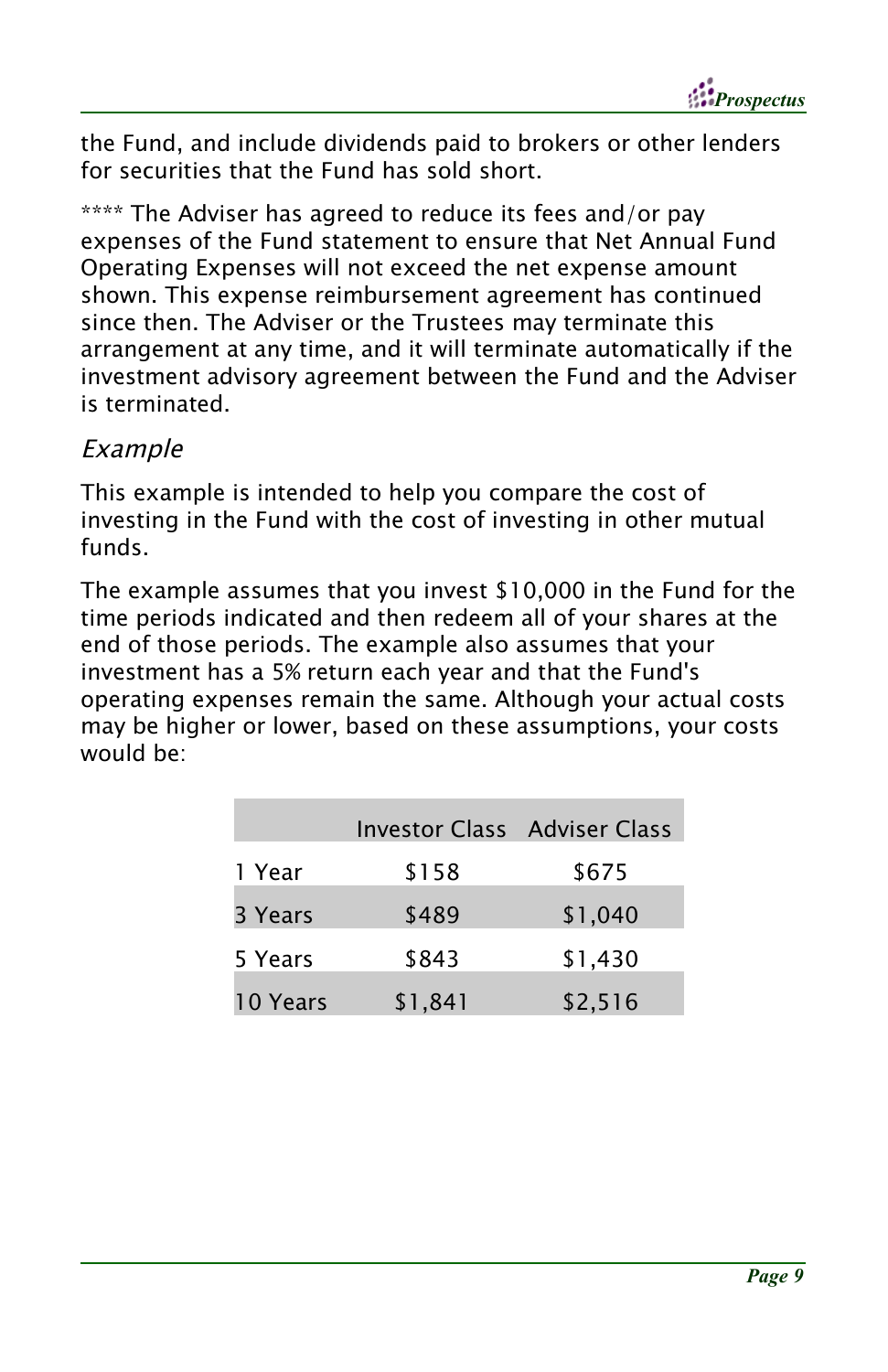

### Investment Objectives, Principal Investment Strategies and Related Risks

The Fund seeks to achieve capital growth while minimizing exposure to general equity market risk by investing in securities of issuers that are experiencing a corporate event, such as a corporate reorganization, a restructuring, a proxy fight, or whose securities are mispriced. The event-driven strategy that the Fund follows invests in securities of issuers going through such events. For some of these events, the Fund seeks to take advantage of such an event through a strategy known as arbitrage. Generally, arbitrage involves taking advantage of small price differences between two otherwise equivalent assets. The Fund will invest exclusively in events through the following strategies, each of which is associated with certain events as described below:

- Merger Arbitrage: The Fund will invest in securities of companies involved in mergers, takeovers, tender offers, leveraged buyouts, spin-offs, liquidations, or similar events ("corporate reorganizations"). After the announcement of such a reorganization, securities of the target typically trade at less than the full value implied by the transaction. This discount reflects uncertainty about the completion of the reorganization and its timing. A variety of strategies can be employed to take advantage of this discount. For example, if a leveraged buy-out proposes to exchange shares for cash, the shares of the merger target often trade for less than the cash amount offered by the acquirer. Similarly, if a proposed transaction involves the exchange of stock, the Fund typically would buy the stock of a merger target and sell short the shares of the acquiring company. Upon successful completion of the merger, the shares purchased will be exchanged for the shares sold short, thereby terminating the investment. If proceeds from the short sale exceed the cost of the purchase, the Fund will realize a gain. Terms and conditions of reorganizations vary widely from transaction to transaction, and the Adviser examines each proposed transaction carefully.
- Capital Structure Arbitrage: Many companies issue different types of securities in addition to equity securities, and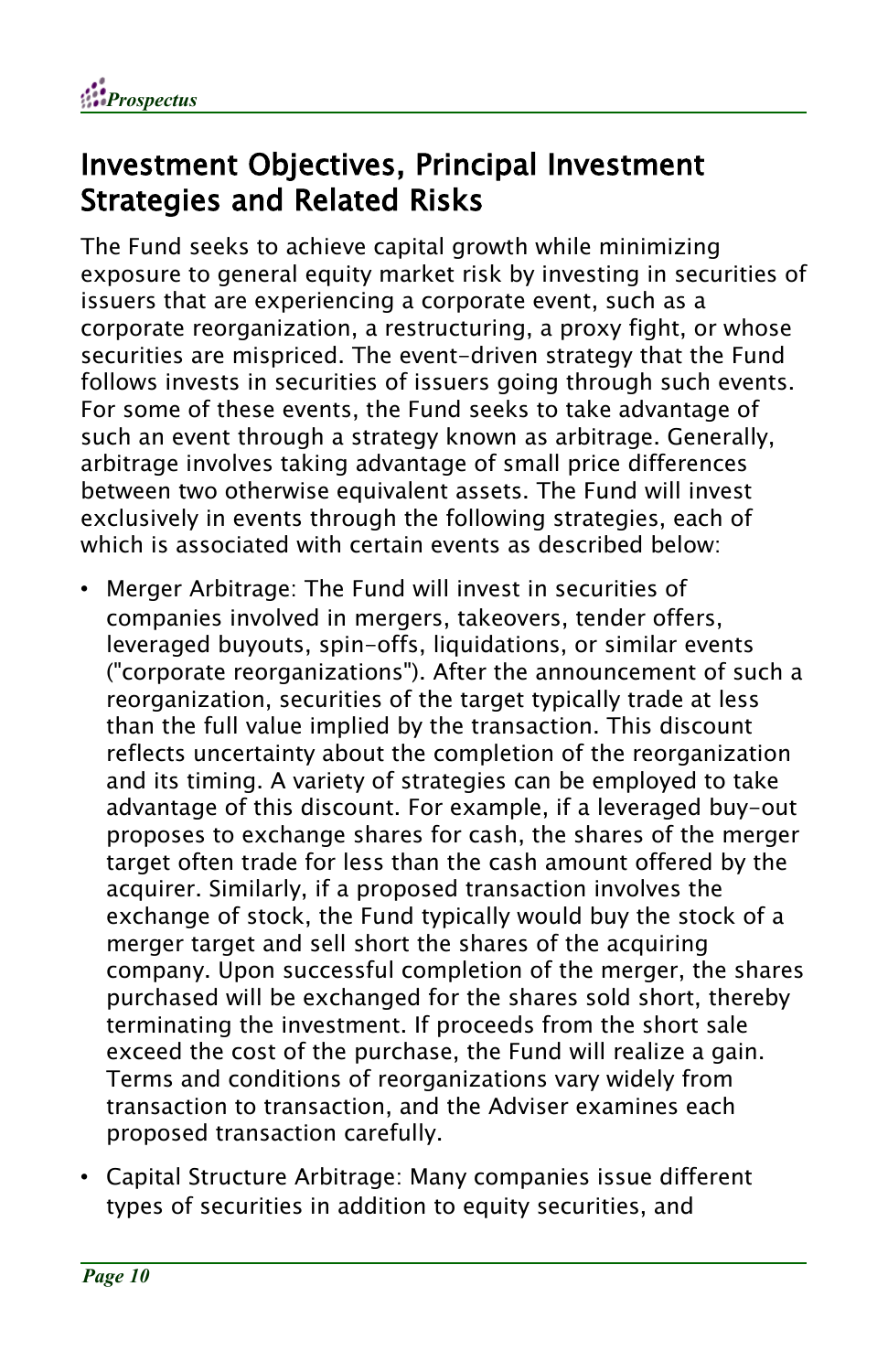*Prospectus*

sometimes issue different types of equity securities. Capital structure arbitrage involves investing in two different types of securities issued by the same company if they are mispriced relative to each other. Typically, one of these securities is purchased, while the other is sold short. For example, the Fund might purchase one class of common stock, while selling short a different class of common stock of the same issuer. It is expected that, over time, the relative mispricing of the securities will disappear, at which point the investment will be liquidated. In the meantime, while the Fund holds the investment, the simultaneous purchase and short sale employed in this strategy seeks to reduce the effect of large movements of the issuer's stock.

• Distressed Securities Investments: Distressed investment strategies invest in the securities of companies in various levels of financial distress, including bankruptcy, exchange offers, workouts, financial reorganizations and other credit-related situations. Corporate bankruptcy or distress often causes a company's securities to trade at a discounted value. Through an analysis of the complex business and legal procedures associated with the situation, the Fund may have the ability to purchase these securities and to exit the investment at an attractive risk-adjusted rate of return. Profits are expected from the market's lack of understanding of the intrinsic value of the discounted securities and because many institutional investors cannot own below-investment grade securities. The Fund purchases below investment grade securities, commonly referred to as "junk". Investments may be acquired with the intention of remaining passive or with the intent to participate actively in a restructuring. When participating actively in a restructuring, the Adviser will attempt to modify or improve a restructuring plan with the intent of improving the value of such securities upon consummation of a restructuring. Investments may involve both U.S. and non-U.S. entities, may involve both long and short positions and may utilize leverage. Investment in the securities of financially and operationally troubled issuers may be considered speculative and may present a potential for substantial loss. The Fund's share price may be particularly volatile as a result of investments in this strategy.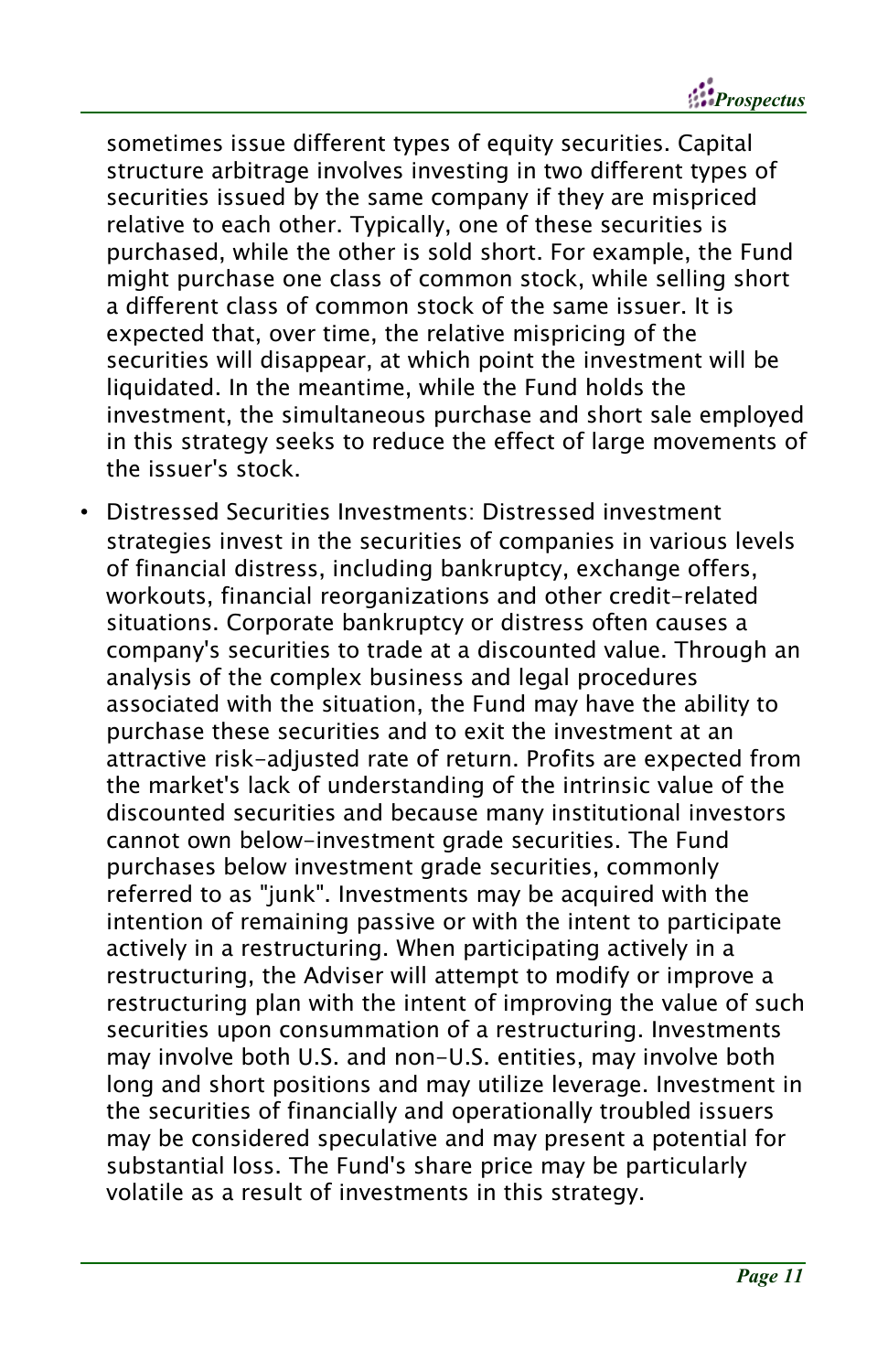

• Proxy Fight Investments: The Fund may invest in securities of issuers that are subject to a change of control fight. These are typically proxy fights by minority investors seeking to have their representatives elected to the board of directors, often with the intention of replacing existing management or selling the company. Profits are expected from the eventual success of the new board of directors in increasing the company's value. The Fund may invest with the intention of participating actively in the change of control, or staying passive. Although some of the companies the Fund invests in may be considered potential candidates for a merger takeover, these situations differ from merger arbitrage in that no concrete acquisition has proposed yet, and may not be proposed in the future.

The Fund continuously monitors its investments and evaluates each investment's risk/return profile, not only for each investment by itself, but also in the context of the Fund's overall portfolio and in the light of other investment opportunities available in the market. As a result of this continuous examination of investment conditions, the Fund will not at all times invest in each of the strategies, but may allocate its investments to one or two of them.

The Fund will employ short selling as a hedging strategy, primarily in its merger arbitrage and capital structure arbitrage. When selling short, the Fund sells a security that it does not own at the time of the sale. In order to deliver the security to the buyer, the Fund will borrow it from another owner. When the Fund closes the short sale, it purchases the security and returns it to the person from whom it borrowed the security. When used by itself and not in conjunction with other investments, this strategy would produce a profit if the price of the security sold short declines, and a loss if the price increases.

The Fund will also use options and other derivative securities. Generally, an option contract gives the purchaser the right to acquire (call option) or sell (put option) a security at a predetermined price. Similarly, the seller/writer of an option contract may be obliged to sell (call option) or buy (put option) a security at a predetermined price. The Fund will buy and sell options contracts and other derivatives as part of hedging in its arbitrage strategies. In addition, the Fund may invest in derivatives as a substitute to investing directly in the underlying securities, as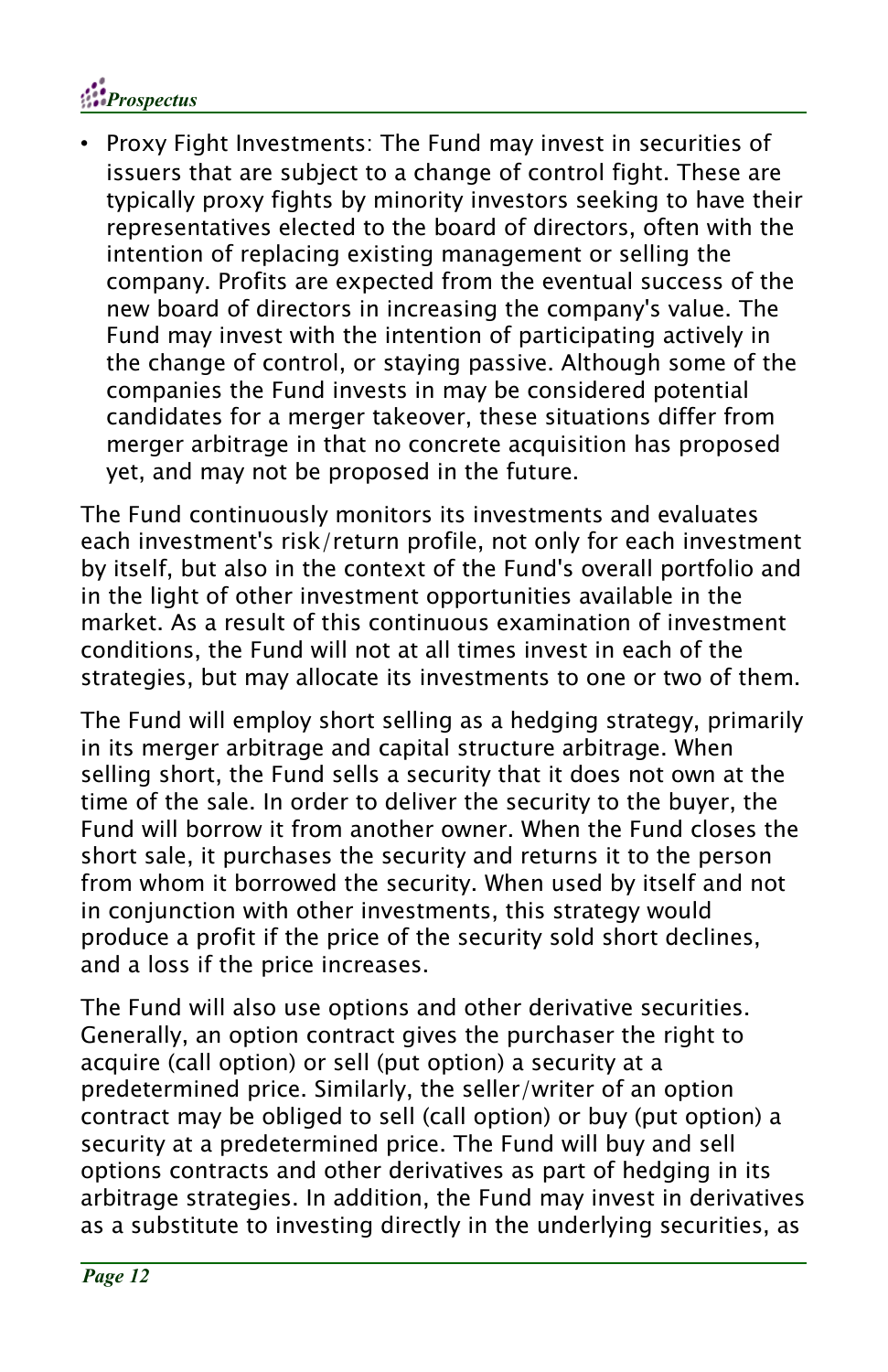a hedge against adverse changes in stock market prices, interest rates or currency exchange rates, and to increase the Fund's return as a non-hedging strategy that may be considered speculative.

The Fund may implement its strategies by investing in foreign securities, including depositary receipts of foreign-based companies, including companies based in developing countries. There are no limits as to the percentage of net assets that may be invested in foreign securities. The Fund may engage in hedging transactions to reduce the currency risk of these investments.

The Fund invests in convertible securities, which are debt securities that can be converted into equity securities according to a determined ratio or formula. They are sometimes referred to as hybrid securities. While the price of the equity security is low relative to the par value of the convertible security, adjusted for the conversion ratio, convertible securities tend to behave similar to traditional debt securities, and their price will move in the opposite direction of interest rates. When the price of the equity security is above the par value of the convertible security, adjusted for the conversion ratio, convertible securities are affected more by the movement of the underlying equity security than by changes in interest rates. The Fund has no restrictions on the ratings of convertible securities it invests in; however, these securities are typically rated below investment grade and are commonly referred to as "junk bonds."

The Fund may borrow from banks to increase its portfolio holdings of securities. Borrowings may be on a secured or unsecured basis at fixed or variable rates of interest. The Investment Company Act of 1940 requires the Fund to maintain continuous asset coverage of not less than 300% with respect to all borrowings. This allows the Fund to borrow for such purposes an amount (when taken together with any borrowings for temporary or emergency purposes as described below) equal to as much as 50% of the value of its net assets (not including such borrowings).

Under extreme circumstances insufficient investment opportunities in the above strategies may be available to the Fund. In this case the Fund may invest temporarily a substantial portion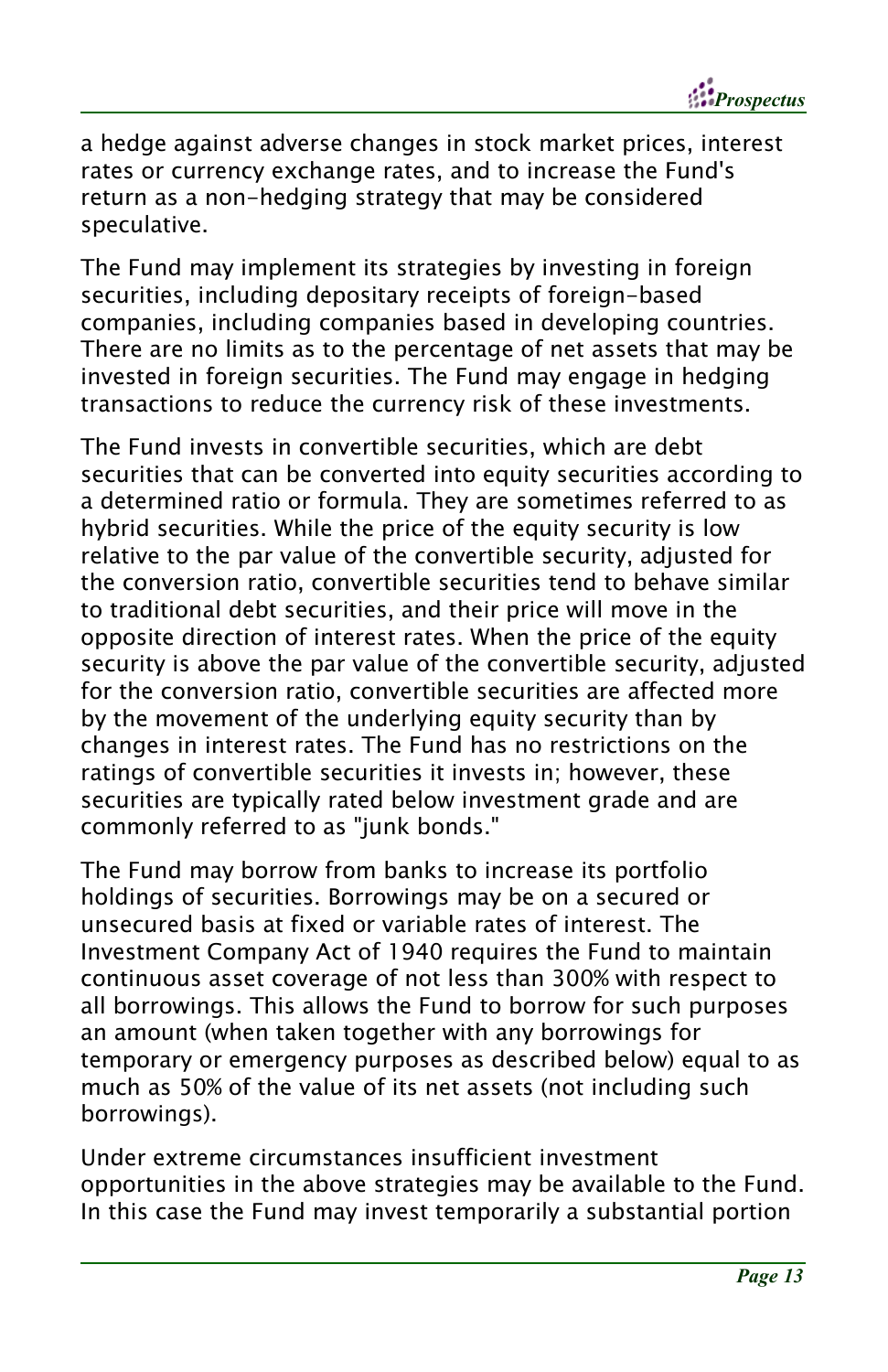

of its assets in cash or cash equivalents, including money market instruments such as Treasury bills and other short-term obligations of the United States Government, its agencies or instrumentalities, negotiable bank certificates of deposit, prime commercial paper, and repurchase agreements for the above securities.

The Fund does not restrict the frequency of trading to limit expenses or to minimize the tax effect that the Fund's distributions may have on shareholders. The Fund is likely to engage in active and frequent trading of portfolio securities to achieve their principal investment strategies. Frequent trading can result in a portfolio turnover in excess of 100% (high portfolio turnover). It is anticipated that most investment strategies will have a horizon of significantly less than one year, resulting in a high portfolio turnover, which is likely to reach or exceed 300%. As a result of this high turnover rate shareholders should expect to be taxed on most income achieved by the Fund as ordinary income. This will reduce your after-tax return as compared to capital gains, which are taxed at lower rates.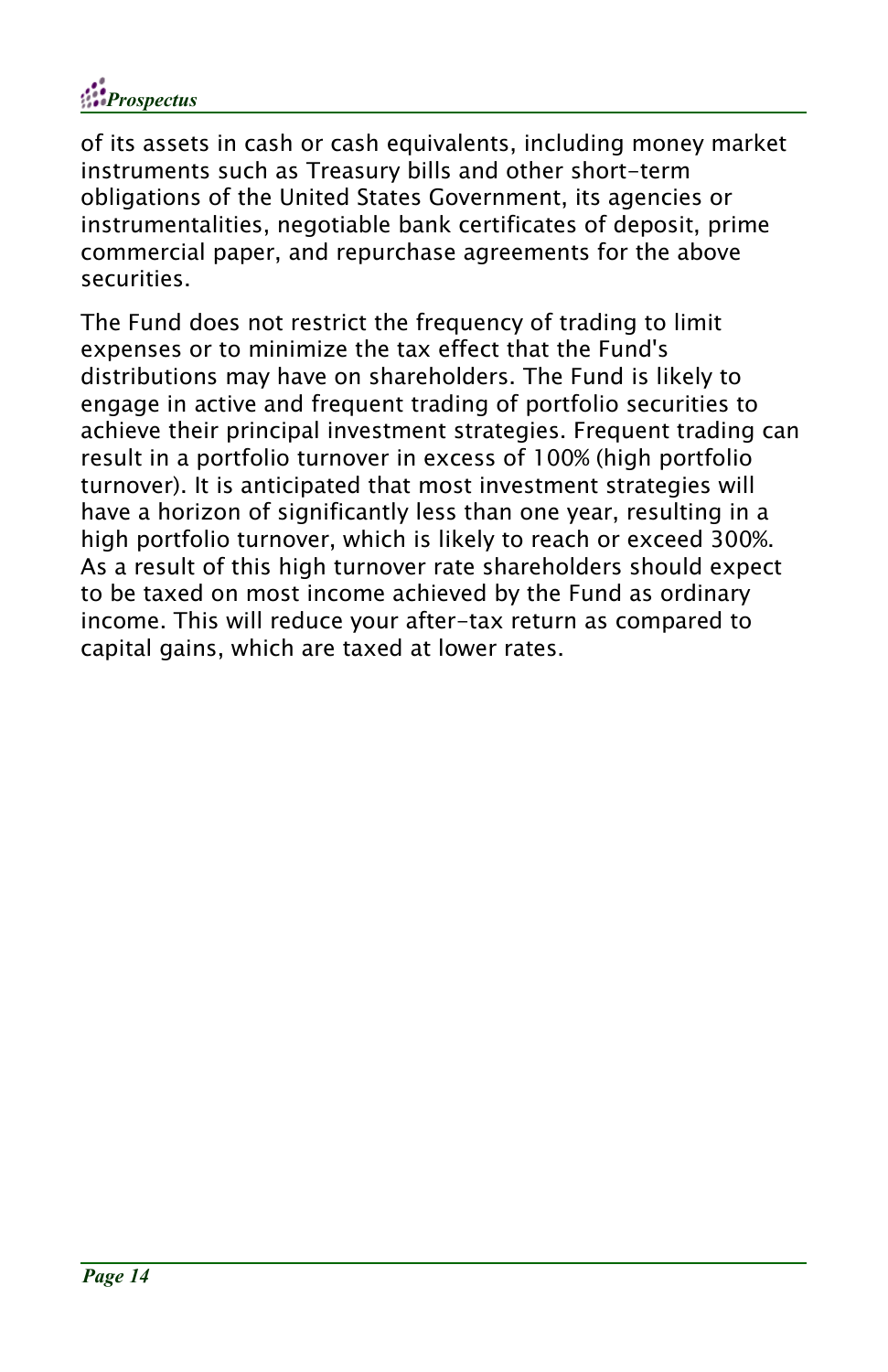

## Risks

The following risks are the Fund's principal investment risks: General Risks of Event-Driven Investments: Risks of event-driven investment strategies differ fundamentally from risks associated with investment strategies that other mutual funds implement. The anticipated "event" might not occur, which could have a negative impact on the price of the issuer's securities and fail to produce the expected gains or produce a loss for the Fund.

Merger Arbitrage Risks: The principal risk associated with the Fund's merger arbitrage investments is that certain of the proposed reorganizations in which the Fund invests may be renegotiated, terminated, or involve a longer time frame than originally contemplated, in which case the Fund may lose money. If a transaction takes a longer time to close than the Fund originally anticipated, the Fund may not realize the level of returns desired.

Capital Structure Arbitrage Risks: The principal risk associated with the Fund's Capital Structure arbitrage investments is that the price difference between the securities increases.

Distressed Securities Investments Risks: Investment in distressed securities involves a high degree of credit and market risk. Although the Fund will invest in select companies which in the view of its investment adviser have the potential over the long term for capital growth, there can be no assurance that these distressed companies can be successfully transformed into profitable operating companies. There is a possibility that the Fund may incur substantial or total losses on its investments. Also, during an economic downturn or substantial period of rising interest rates, financially or operationally troubled issuers may experience financial stress, which would adversely affect their ability to service their principal and interest payment obligations, to meet projected business goals and to obtain additional financing. If the issuer of a debt security owned by the Fund defaulted, the Fund could incur additional expenses in seeking recovery with no guaranty of recovery. Information about specific investments may be limited, thereby reducing the Adviser's ability to monitor the performance and to evaluate the advisability of continued investments in specific situations. The Fund may invest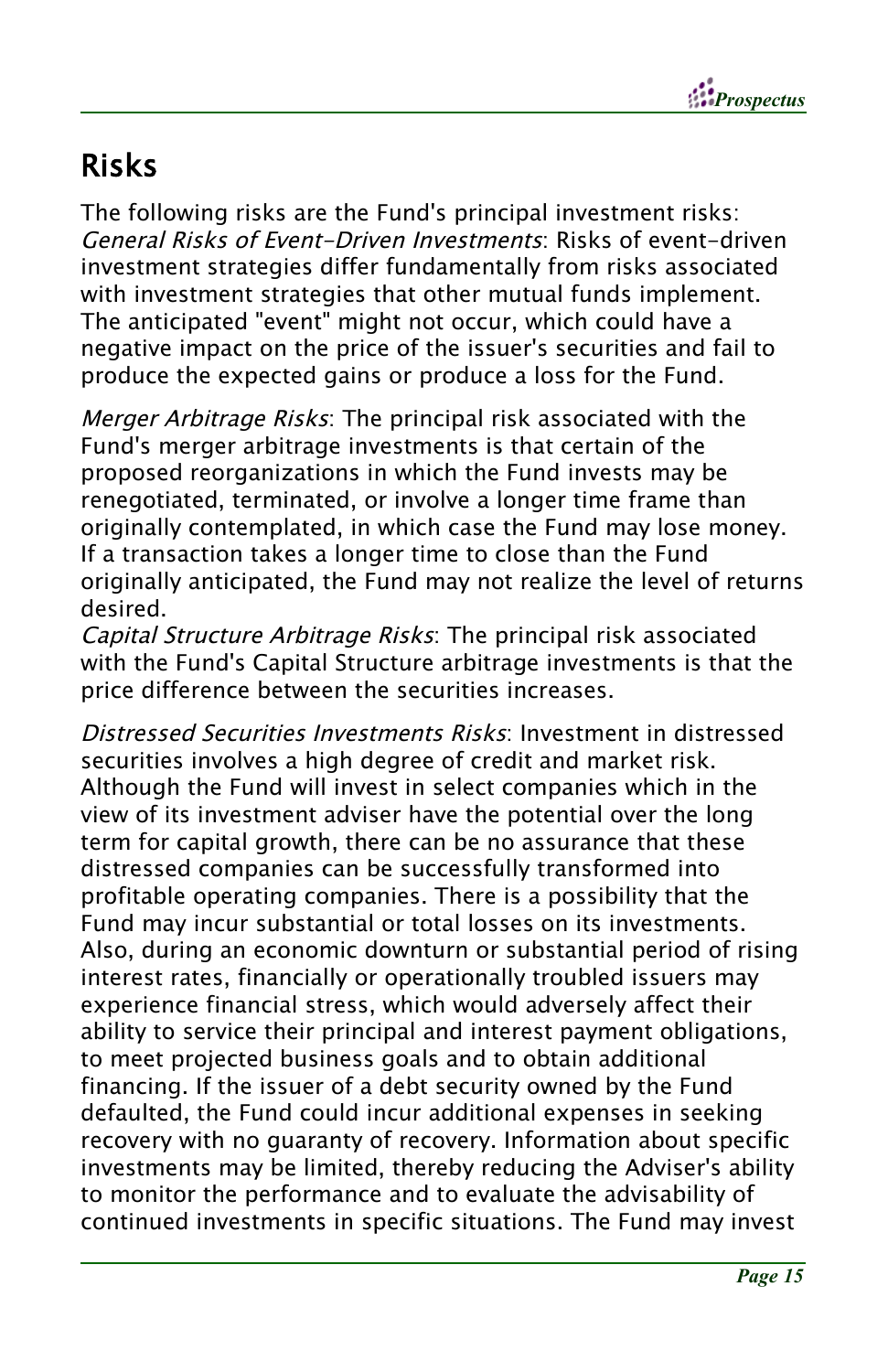

in the securities of companies involved in bankruptcy proceedings, reorganizations and financial restructurings and may have a more active participation in the affairs of the issuer than is generally assumed by an investor. This may subject the Fund to litigation risks or prevent the Fund from disposing of securities. Because (unlike the Fund) other investors may purchase the securities of these companies for the purpose of exercising control or management, the Fund may be at a disadvantage to the extent that the Fund's interests differ from the interests of these other investors. In addition, to the extent that there is no established retail secondary market, there may be thin trading of these securities, and this may have an impact on the ability of the Adviser to both value accurately the securities and the Fund's assets, and to dispose of the securities. Adverse publicity and investor perceptions, whether or not based on fundamental analysis, may decrease the value and liquidity of the securities, especially in a thinly traded market.

Proxy Fight Investments Risks: The proxy fight may not be concluded successfully, or the increase in value anticipated through the change of control may not materialize, in which case losses may be realized.

In addition to these risks which are specific to each investment strategy, there are other principal risks common to all strategies.

Leverage Risk: The use of leverage (e.g. borrowing) may multiply small price movements in securities into large changes in value. As a result of using leverage, the Fund's price may be more volatile than if no leverage were used.

Non-diversification Risk: The Fund is a non-diversified portfolio, which means that, at any given time, it may hold fewer securities than other funds that are diversified. Compared to other mutual funds, the Fund may invest a greater percentage of its assets in the stock of a particular issuer. This increases the risk that the value of the Fund could go down because of the poor performance of a single investment. Also, the volatility of the investment performance may increase and the Fund could incur greater losses than other mutual funds that invest in a greater number of companies.

Portfolio Turnover Risk: High portfolio turnover may result in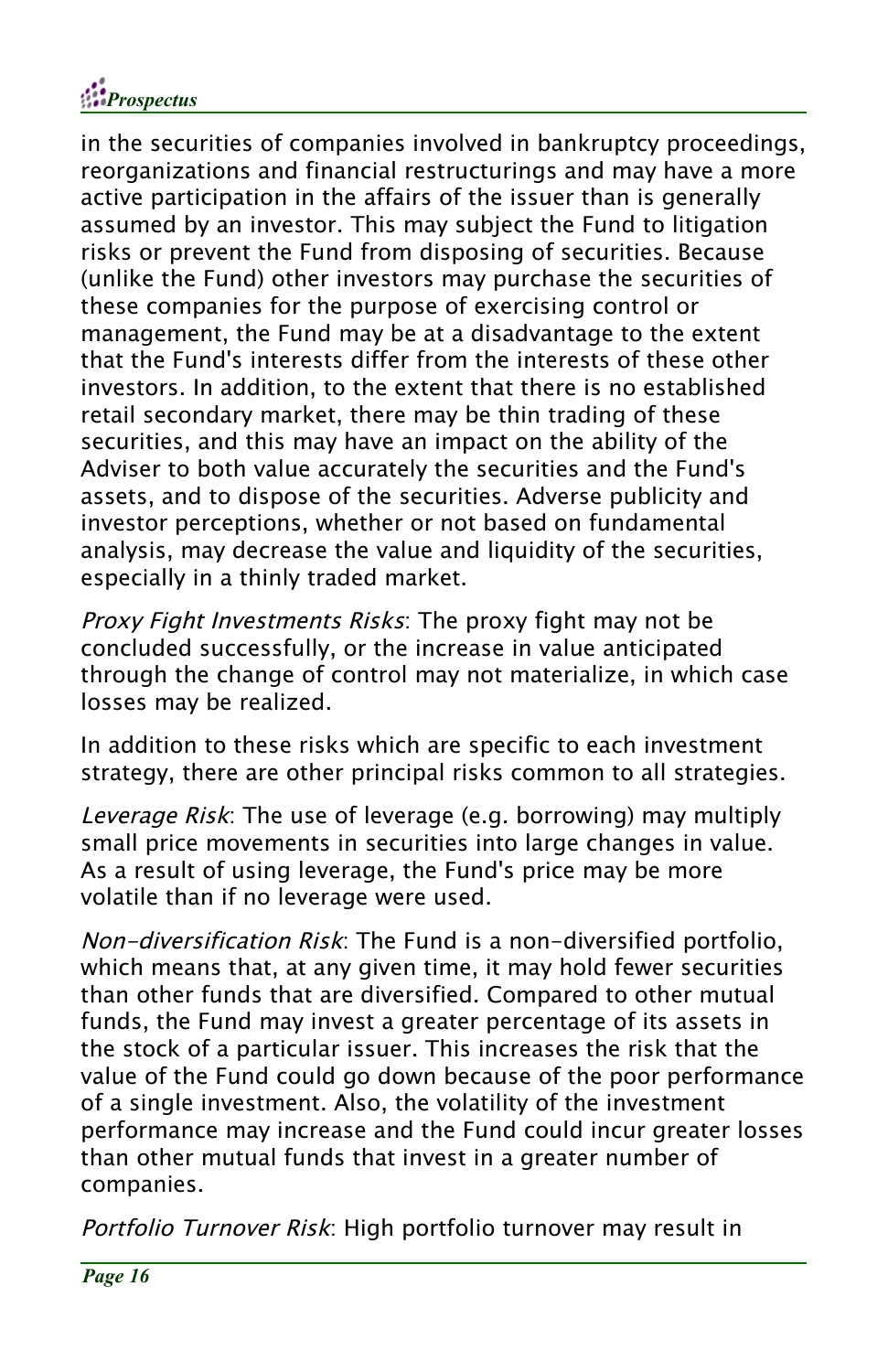

increased transaction costs to the Fund, which may result in higher fund expenses. The sale of Fund securities may result in the recognition of a short-term capital gain or loss which can create adverse tax results for you.

Short Sale Risks: The Fund may seek to hedge investments or realize additional gains through short sales. The price at the time the Fund covers its short sale may be more or less than the price at which the security was sold by the Fund. The Fund will incur a loss on a short sale if the price of the security increases between the date of the short sale and the date on which the Fund buys the security sold short. The Fund will realize a gain if the security declines in price between those dates. The amount of any gain will be decreased, and the amount of any loss increased by the amount of the premium, dividends, interest or expenses the Fund may be required to pay in connection with the short sale. Typically the Fund will segregate liquid assets, which are marked to market daily, equal to the difference between the market value of the securities sold short at the time they were sold short and any assets required to be deposited with the broker in connection with the short sale (not including the proceeds from the short sale).

The above risks are the Fund's principal investment risks. The Fund is subject to further, non-principal risks:

Options and Derivatives Risks: The Fund's investment in derivatives may rise or fall more rapidly than other investments. These transactions are subject to changes in the underlying security on which such transactions are based. Even a small investment in derivative securities can have a significant impact on the Fund's exposure to stock market values, interest rates or currency exchange rates. Derivatives are subject to a number of risks such as liquidity risk, interest rate risk, market risk, credit risk and portfolio management risk. These types of transactions will be used primarily as a substitute for taking a position in the underlying asset and/or for hedging purposes. When a derivative security (a security whose value is based on another security or index) is used as a hedge against an offsetting position that the Fund also holds, any loss generated by the derivative security should be substantially offset by gains on the hedged instrument, and vice versa. To the extent that the Fund uses a derivative security for purposes other than as a hedge, the Fund is directly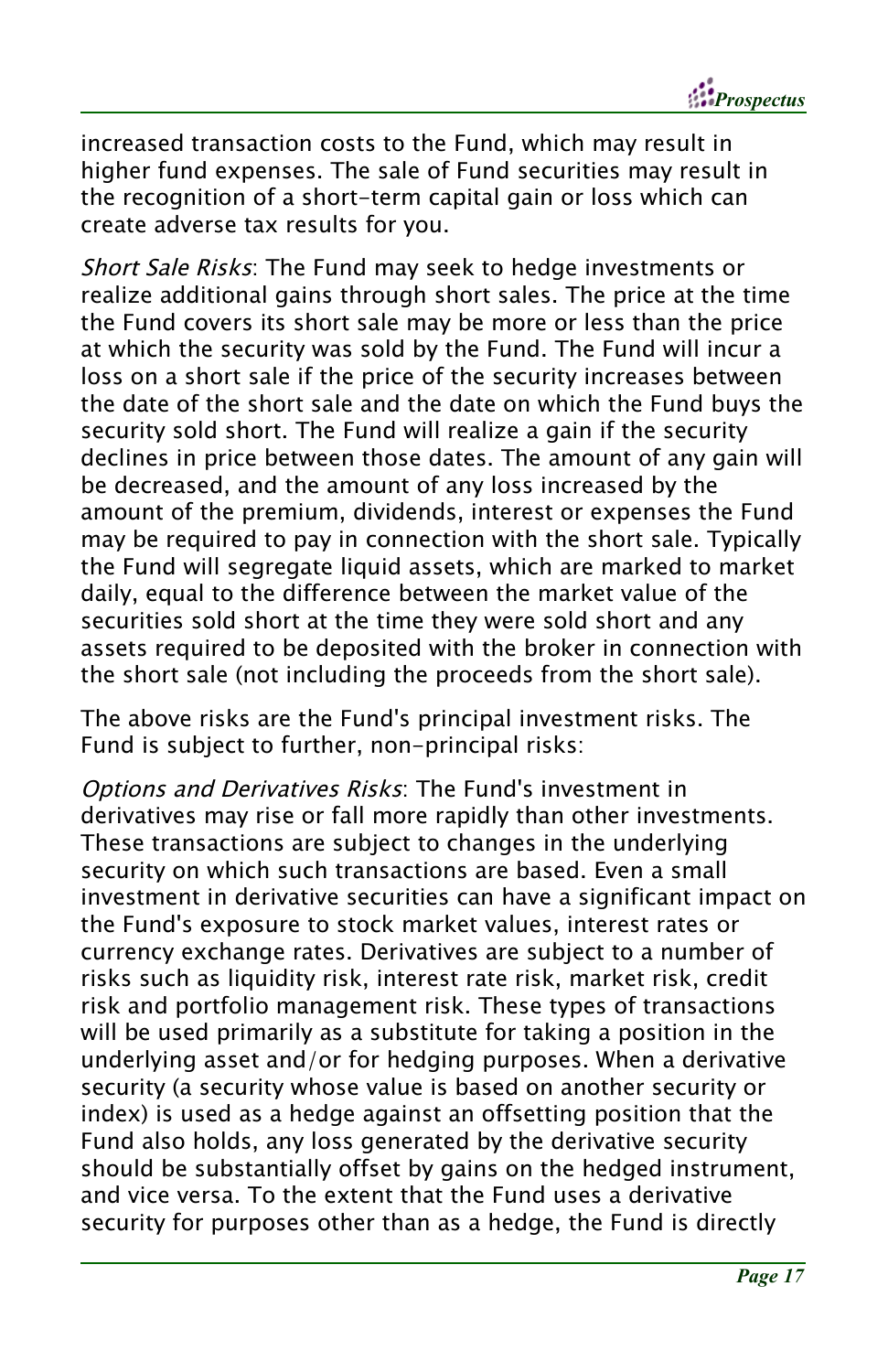

exposed to the risks of that derivative security and any loss generated by the derivative security will not be offset by a gain. Derivative instruments also involve the risk that other parties to the derivative contract may fail to meet their obligations, which could cause losses.

Small Companies Risk: To the extent that the Fund invests in small and micro cap companies, an investment in the Fund will also be subject to small company risk - the risk that, due to limited product lines, markets or financial resources, a dependence on a relatively small management group or other factors, small companies may be more vulnerable to adverse business or economic developments. Securities of small companies may be less liquid and more volatile than securities of larger companies or the market averages in general.

Unseasoned Companies Risk: The Fund can invest in small unseasoned companies. These are companies that have been in operation less than three years, including operation of any predecessors. These securities may have limited liquidity and their prices may be very volatile.

Information Risk: The Adviser will rely on publicly available information about securities, including regulatory filings and audited financial statements. This information may be inaccurate or may have been published by an issuer with the intent to mislead or deceive.

Liquidity Risks: Certain securities may be difficult or impossible to sell at the time and the price that the seller would like. This may result in a loss or may be costly to the Fund.

Foreign Securities Risks: Investments in foreign securities may carry greater risks than investing in domestic securities, because the Fund's performance may depend on other issues than the performance of a particular security or strategy. While the Fund invests in a foreign security its value will be affected by the value of the foreign currency relative to the U.S. dollar ("exchange rate" ) . U.S. dollar denominated securities of foreign issuers may also be affected by this currency risk. Foreign investments may also be subject to heightened political and economic risks, particularly in emerging markets, which may have relatively unstable governments, immature economic structures, investment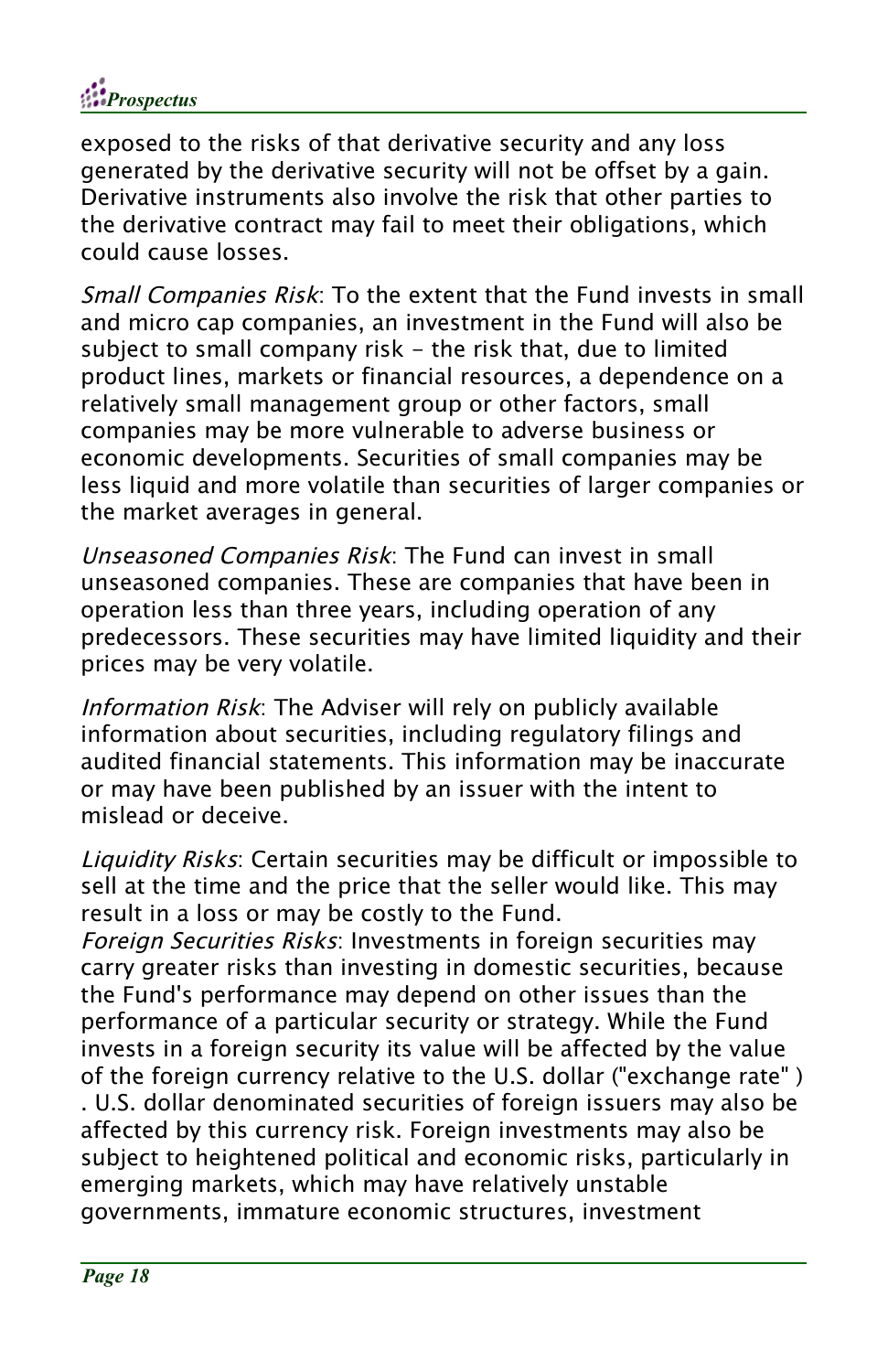*Prospectus*

restrictions on foreigners, different legal systems and economies based on only a few industries. In some countries there is a risk that the government may restrict the ability of the Fund to remove assets from that country or impose additional taxes on assets removed. In some countries there is the risk that the government may take over assets or operations of a company or of the Fund. There may be less government supervision of foreign markets, and information available on foreign companies may not be of the same quality as of U.S. companies. Foreign markets may be less liquid and more volatile than domestic markets, and transaction costs may be higher.

Fixed Income Securities Risks: The value of fixed income securities held by the Fund generally will vary inversely in relation to changes in prevailing interest rates. Thus, if interest rates have increased from the time a debt or other fixed income security was purchased, such security, if sold, might be sold at a price less than its cost. Conversely, if interest rates have declined from the time such a security was purchased, such security, if sold, might be sold at a price greater than its cost. Also, the value of such securities may be affected by changes in real or perceived creditworthiness of the issuers. Thus, if creditworthiness is enhanced, the price may rise. Conversely, if creditworthiness declines, the price may decline. The Fund has no restrictions on the ratings of securities it can invest in and may purchase below investment-grade securities, commonly referred to as "junk".

Securities Lending Risks: The Fund may lend its portfolio securities to financial institutions against collateral consisting of cash, U.S. Government securities or irrevocable bank letters of credit, which are equal at all times to at least 102% of the value of the securities loaned (105% in the case of foreign securities loaned). Such loans would involve risks of delay in receiving additional collateral in the event the value of the collateral decreased below the value of the securities loaned or of delay in recovering the securities loaned or even loss of rights in the collateral should the borrower of the securities fail financially. However, loans will be made only to borrowers deemed by the Fund's Adviser to be of good standing and only when, in the Adviser's judgment, the income to be earned from the loans justifies the attendant risks. Any loans of a Fund's securities will be fully collateralized and marked to market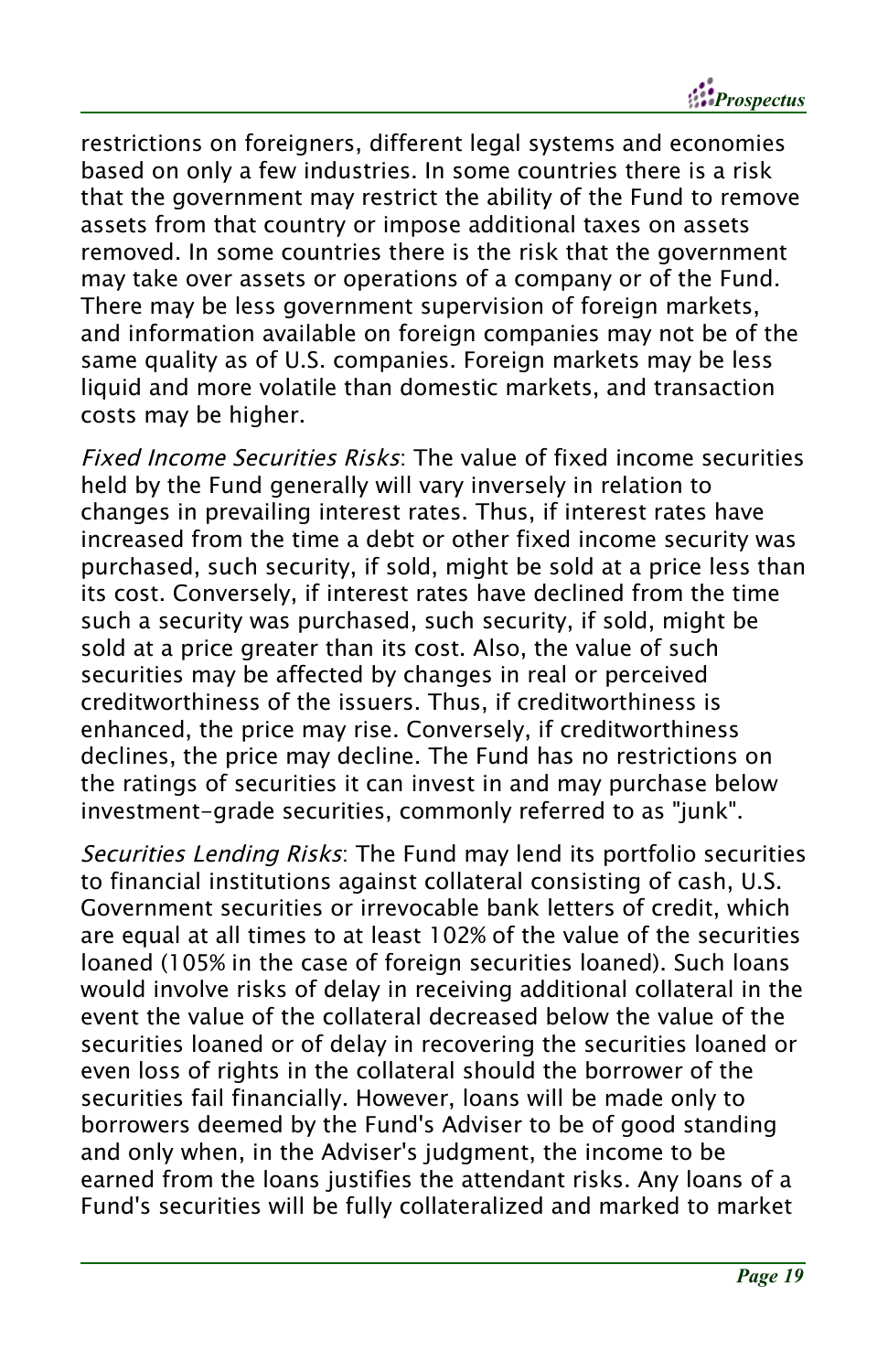

daily. A Fund may not make loans in excess of 50% of its total assets immediately before such loans.

Repurchase Agreement Risks: Although repurchase transactions are collateralized, they involve certain risks, such as default by or insolvency of the other party to the agreement. To the extent that proceeds from any sale upon default of the obligation to repurchase are less than the repurchase price, the Fund could suffer a loss.

OTC Transaction Risks: OTC (Over-The-Counter) transactions are transacted directly with dealers rather than through a clearing corporation. The pricing of such transactions may therefore be less transparent than that of exchange-traded instruments. An OTC transaction may only be terminated voluntarily by entering into a closing transaction with the dealer with whom the Fund originally dealt, leading to an absence of liquidity. In addition, there is a risk of nonperformance by the dealer, in which event the Fund may experience a loss.

Convertible Debt Risks: Convertible debt securities are debt securities that con be converted into equity securities of an issuer. As with all debt securities, the market values of convertible securities tend to increase when interest rates decline and, conversely, tend to decline when interest rates increase. There is no restriction on the ratings of convertible debt securities that the Fund may invest in. Generally, convertible debt securities are below investment grade securities commonly referred to as "junk bonds."

Risks of Temporary Defensive Strategies: If the Fund adopts temporary defensive strategies in response to adverse market, economic or political conditions by investing in cash or other short-term instruments, it is impossible to predict how long these adverse conditions will prevail. As a result, the Fund may not achieve its investment objective while adopting temporary defensive strategies.

## Portfolio Holdings

A description of the Fund's policies and procedures with respect to the disclosure of the Fund's portfolio securities is available in the Fund's Statement of Additional Information (SAI).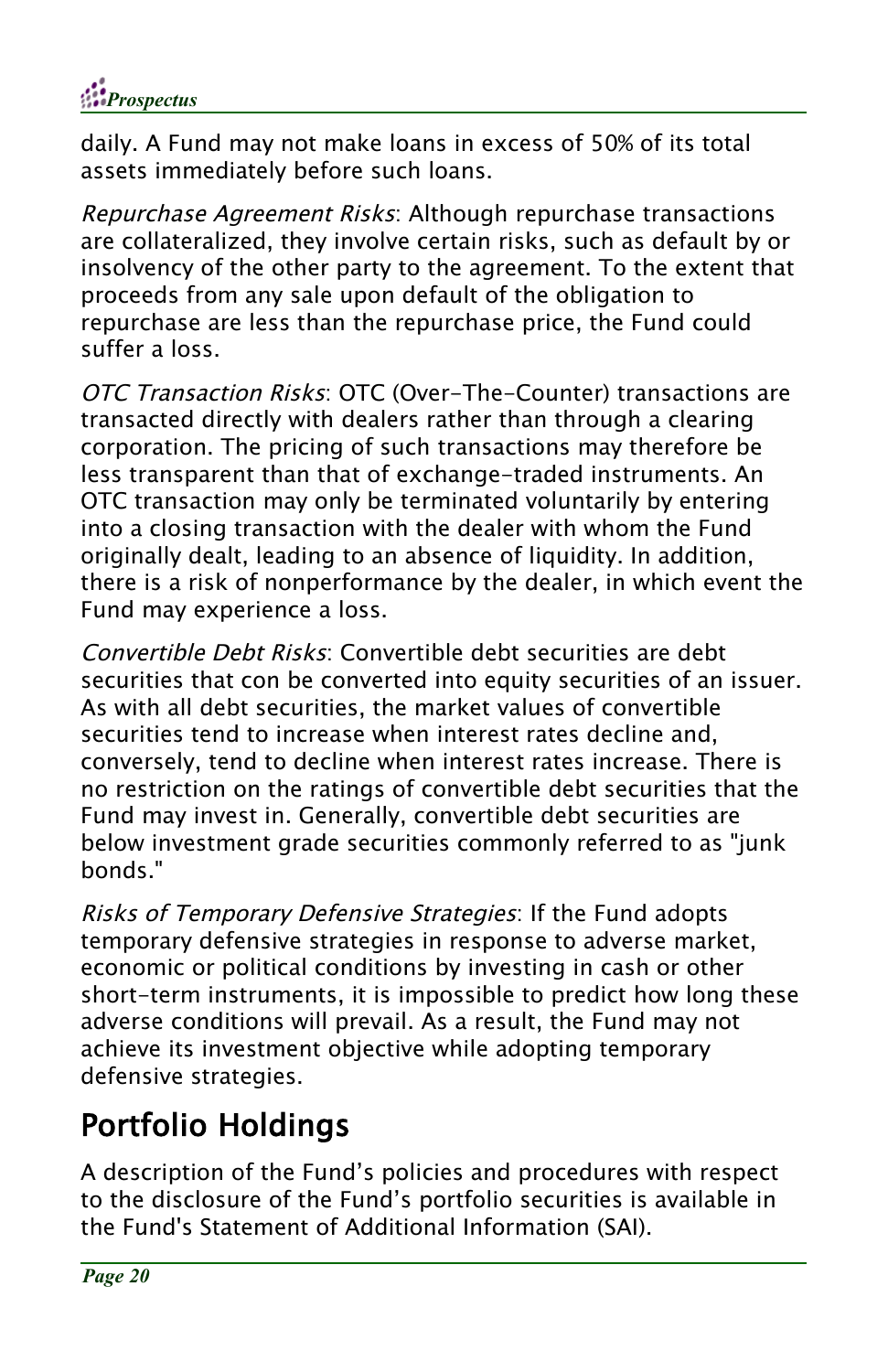

### Management, Organization and Capital Structure

#### Investment Adviser

Pennsylvania Avenue Advisers LLC is the investment adviser of the Fund subject to an investment advisory contract approved by the Trustees. The fee the Adviser charges the Fund is higher than fees typically paid by other mutual funds. This higher fee is attributable in part to the higher expenses and the specialized skills associated with managing a portfolio of event-driven investments. The Fund pays the Adviser an annual advisory fee of 1.0% of the Fund's average daily net assets on the first 10 million dollars, and 0.9% on assets exceeding 10 million dollars. Pennsylvania Avenue Advisers LLC has been established recently and has no history of advising a registered investment company, such as the Fund. The Adviser also receives a compensation of 0.10% of average daily net assets exceeding 5 million dollars for its services as transfer agent for the Fund. The Adviser does not receive compensation for its services as the Fund's administrator.

For the year 2005, a management fee of 1% of average daily net assets accrued to the Adviser; however, the Adviser waived this fee entirely in order to keep the Fund's expense ratio for Investor Class Shares at 1.50%.

The Investment Adviser will provide the following services to the Fund:

1. Continuous review of the Fund's portfolio.

2. Recommend to the Fund when and to what extent which securities the Fund should purchase or sell.

3. Pay the salaries of those of the Fund's employees who may be officers or directors or employees of the Investment Adviser.

4. Pay the initial organizational costs of the Fund.

5. Act as the Fund's transfer agent by handling all share purchases and redemptions, and by maintaining the register of shareholders.

A discussion regarding the basis for the board of directors approving the investment advisory contract of the Fund is available in the Fund's annual report to shareholders for the year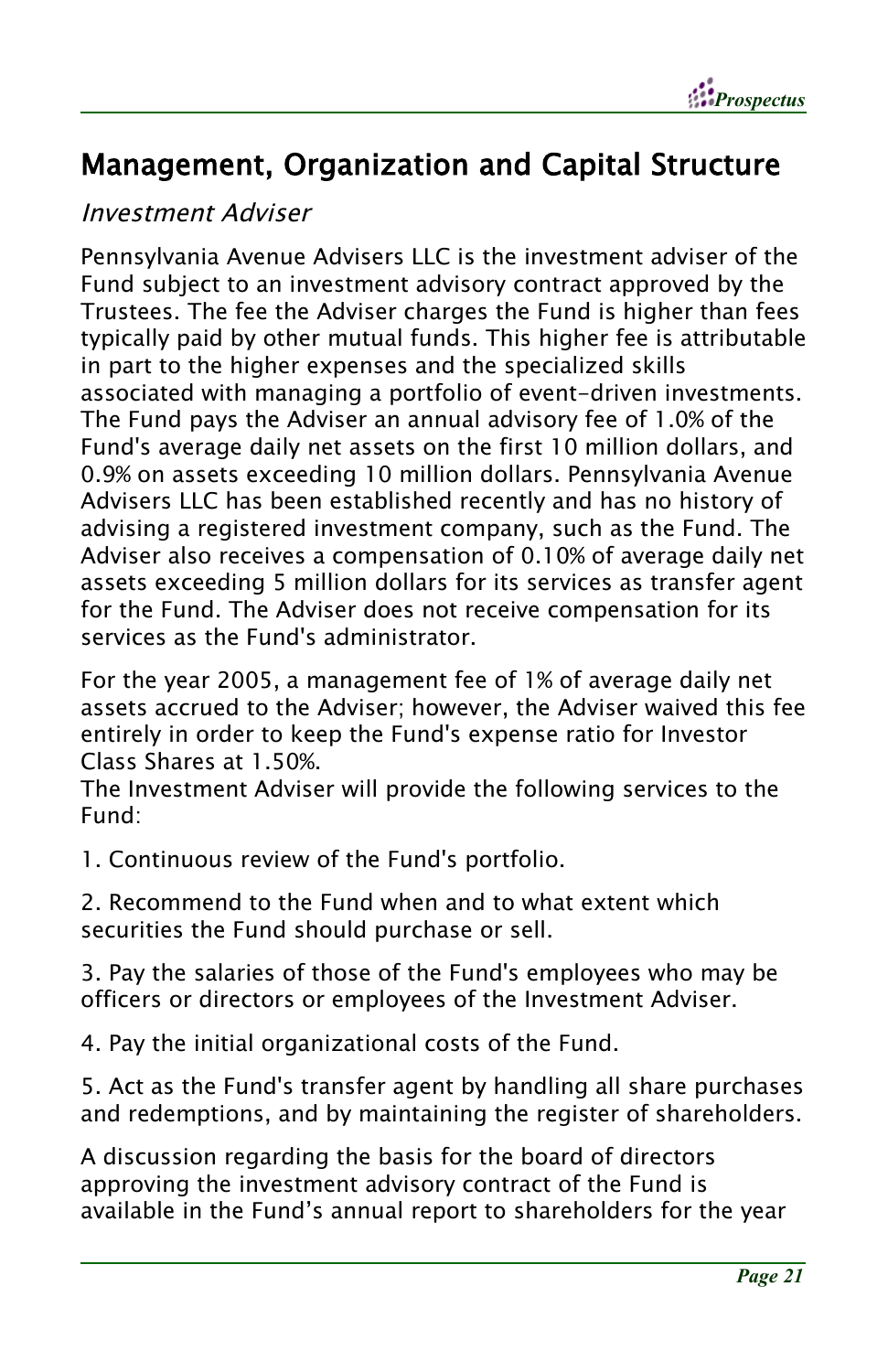

2005.

Thomas F. Kirchner CFA, founder and manager of the Adviser, is responsible for the day-to-day management of the Fund. He also serves as the President and a Trustee of the Fund. From 1996 to 1999 he worked as a Bond Trader and Financial Engineer for Banque Nationale de Paris S.A. From 1999 to 2004 he was retained by Fannie Mae, a mortgage firm, as a Financial Engineer. Mr. Kirchner has earned the right to use the Chartered Financial Analyst designation.

The SAI provides additional information about the Portfolio Manager's compensation, other accounts managed by the Portfolio Manager, and the Portfolio Manager's ownership of securities in the Fund.

## Shareholder Information

### Pricing Of Fund Shares

The price of the Fund shares is based on the Fund's current net asset value next determined as of the close of regular trading on the NYSE. This is done by dividing the Fund's assets, minus its liabilities, by the number of shares outstanding. The Fund's assets are the market value of securities held in its portfolio, plus any cash and other assets. The Fund's liabilities are fees and expenses owed by the Fund. The number of Fund shares outstanding is the amount of shares that have been issued to shareholders. The price you will pay to buy Fund shares or the amount you will receive when you redeem your Fund shares is based on the net asset value next calculated after your order (check with completed Account Application or wire transfer to purchase, or instructions to redeem as described below) is received by the Transfer Agent with complete information and meeting all the requirements discussed in this Prospectus. The Fund will make no exceptions and will not allow so-called 'late trading' in Fund shares. 'Late trading' refers to a practice where investors transact in a fund's shares based on the value of securities prior to the time of the order.

The net asset value of the Fund's shares is determined as of the close of regular trading on the NYSE. This is normally 4:00 p.m., Eastern Time. Fund shares will not be priced on days that the NYSE is closed for trading (including certain U.S. holidays).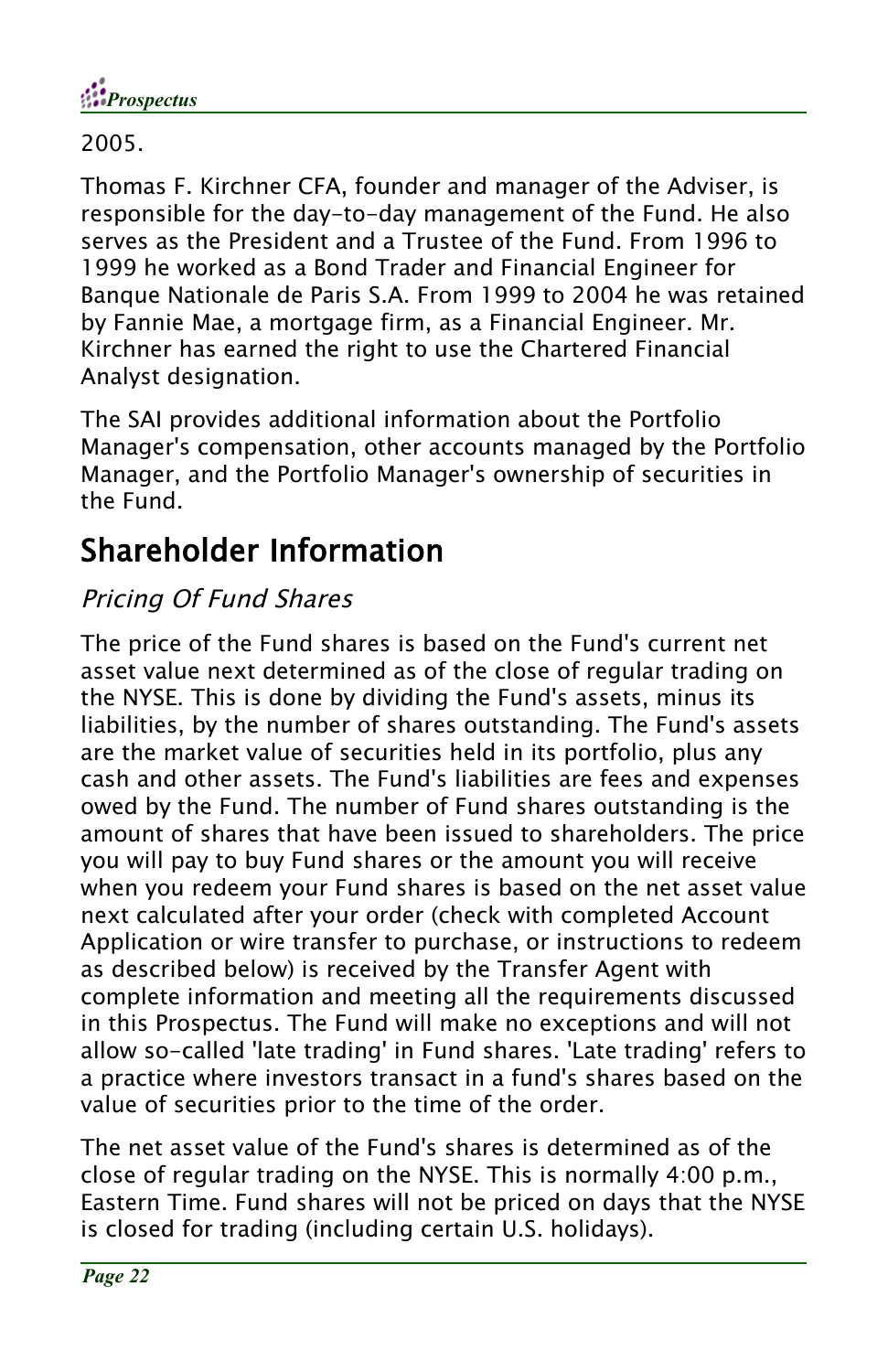*Prospectus*

On days when markets in the U.S. are closed and shareholders will not be able to purchase or redeem shares, the net asset value of the Fund may change because the Fund invests in foreign securities, some of which are traded outside the U.S. on days when markets in the U.S. are closed. In addition, the Fund's net asset value may change outside market hours on days markets are open when securities in foreign markets are traded outside U.S. market hours.

### How To Buy Shares

You may open a Fund account with \$1,000 and add to your account at any time with \$100 or more. The Fund may waive minimum investment requirements from time to time.

You may purchase shares of the Fund by check or wire. All purchases by check must be in U.S. dollars. Third party checks and cash will not be accepted. A charge may be imposed if your check does not clear. The Fund is not required to issue share certificates. The Fund reserves the right to reject any purchase in whole or in part.

#### By Check

If you are making your first investment in the Fund, simply complete the Application Form included with this Prospectus and mail it with a check (made payable to "Pennsylvania Avenue Event-Driven Fund") to:

> The Pennsylvania Avenue Funds P.O. Box 9543 Washington, DC 20016

If you wish to send your Application Form and check via an overnight delivery service (such as FedEx), delivery cannot be made to a post office box. In that case, you should contact The Pennsylvania Avenue Funds for instructions by calling (888) 642 6393.

If you are making a subsequent purchase, a stub is attached to the account statement you will receive after each transaction. Detach the stub from the statement and mail it together with a check made payable to "The Pennsylvania Avenue Event-Driven Fund" to the Fund at the address shown above. You should write your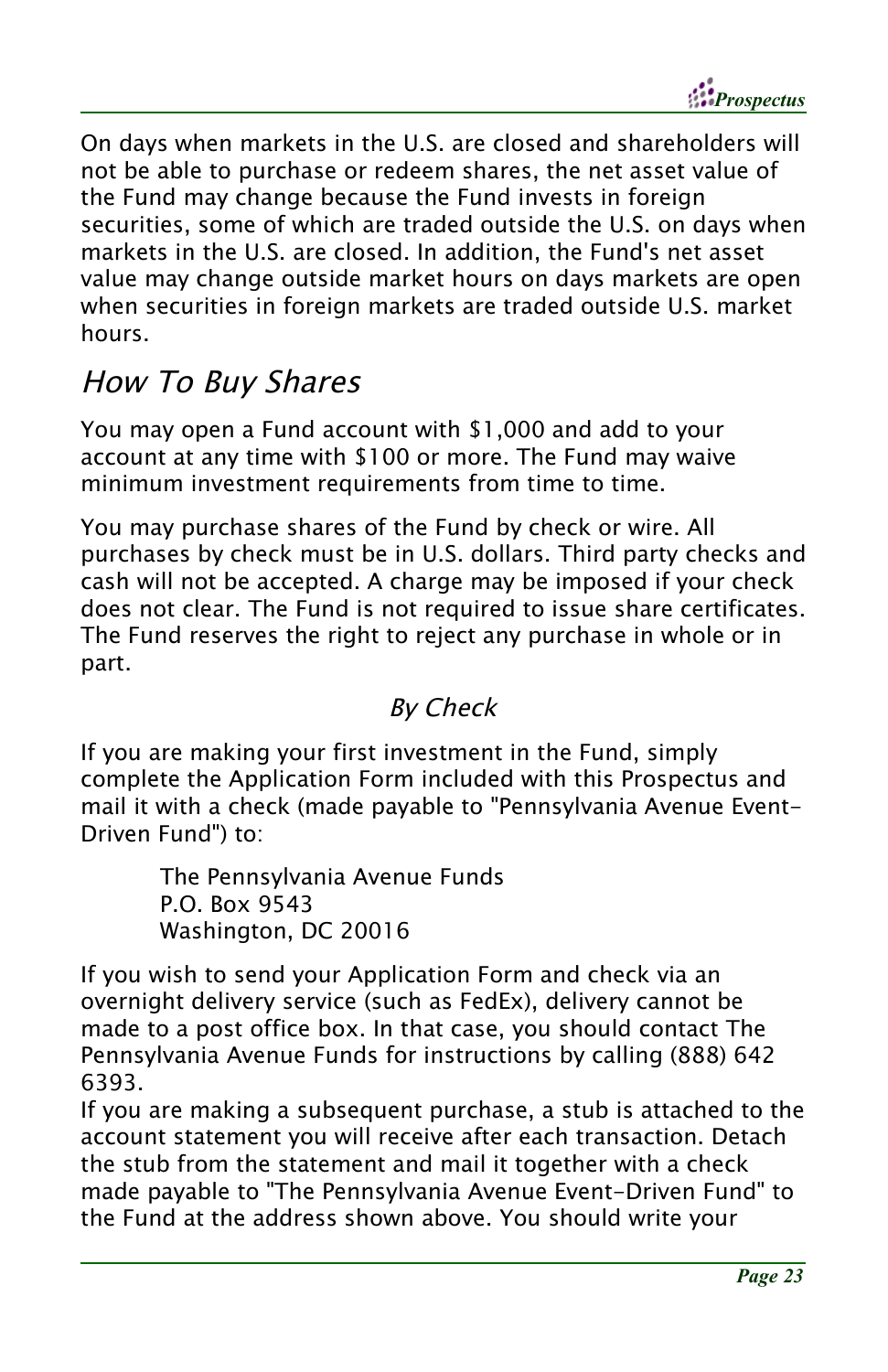

account number on the check.

### By Wire

If you are making your first investment in the Fund, before you wire funds you should call the Transfer Agent at (888) 642 6393 between 9:00 a.m. and 4:00 p.m., Eastern time, on a day when the New York Stock Exchange ("NYSE") is open for trading to advise them that you are making an investment by wire. The Transfer Agent will ask for your name and the dollar amount you are investing. You will then receive your account number and an order confirmation number. You should then complete the Account Application included with this Prospectus. Include the date and the order confirmation number on the Account Application and mail the completed Account Application to the address at the top of the Account Application. Your bank should transmit immediately available funds by wire in your name to:

Huntington National Bank ABA Routing # 044000024 Account # 01892343673 Account name: The Pennsylvania Avenue Event-Driven Fund Shareholder account name: (insert your name ) Shareholder account number: (insert the account number given to you by the Transfer Agent on the telephone)

If you are making a subsequent purchase, your bank should wire funds as indicated above. Before each wire purchase, you should be sure to notify the Transfer Agent. It is essential that your bank includes complete information about your account in all wire instructions. If you have questions about how to invest by wire, you may call the Transfer Agent. Your bank may charge you a fee for sending a wire to the Fund.

### Through Brokers

You may buy and redeem shares of the Fund through certain brokers (and their agents) that have made arrangements with the Fund to sell its shares. When you place your order with such a broker or its authorized agent, your order is treated as if you had placed it directly with the Fund's Transfer Agent, and you will pay or receive the price next calculated by the Fund after receipt by the broker. The broker (or agent) holds your shares in an omnibus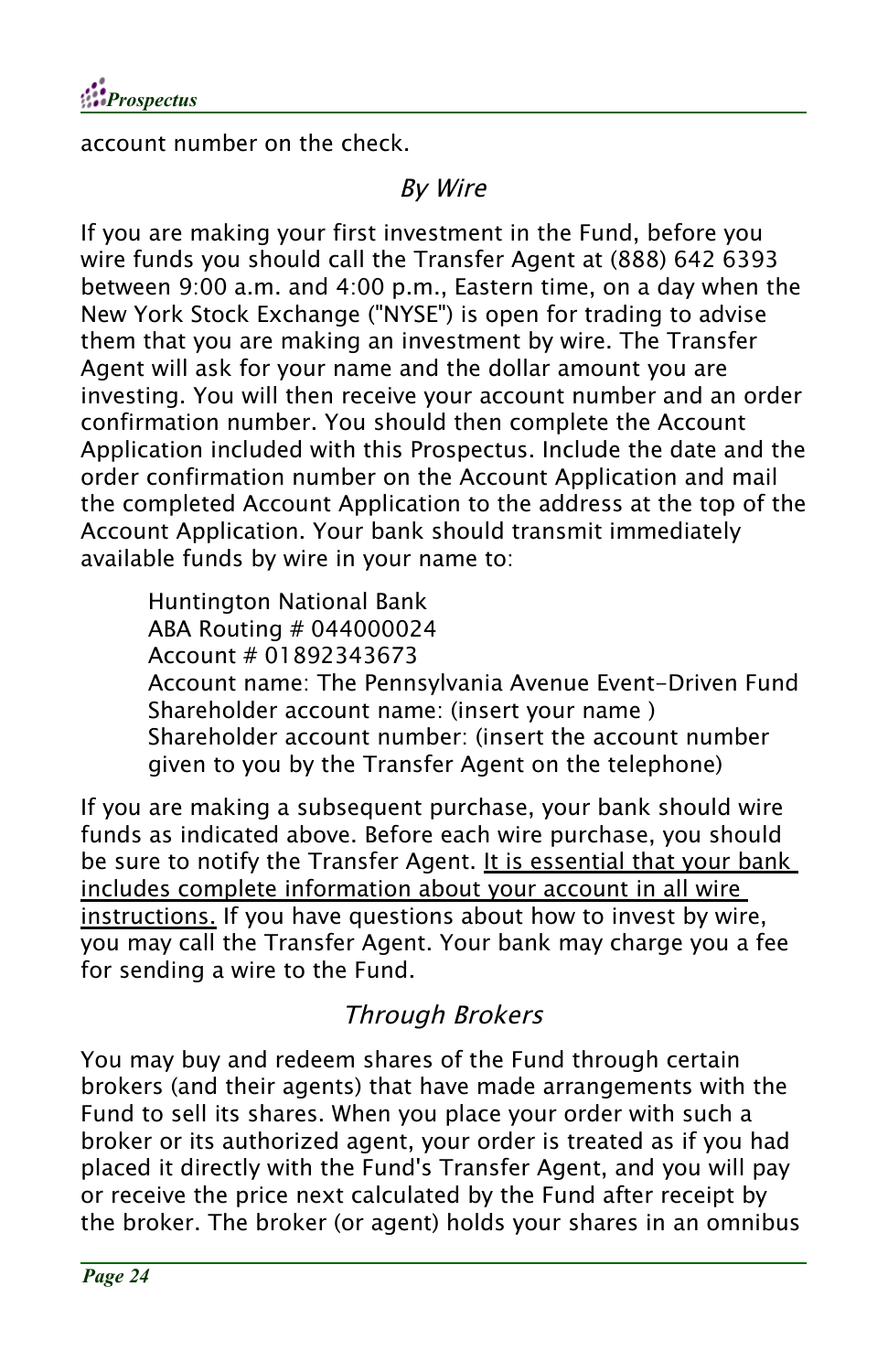*Prospectus*

account in the broker's (or agent's) name, and the broker (or agent) maintains your individual ownership records. The Fund may pay the broker (or its agent) for maintaining these records as well as providing other shareholder services. The broker (or its agent) may charge you a fee for handling your order. The broker (or agent) is responsible for processing your order correctly and promptly, keeping you advised regarding the status of your individual account, confirming your transactions and ensuring that you receive copies of the Fund's prospectus. The Fund requires brokers and agents to transmit their orders to the Fund by the closing of the NYSE. Therefore, your broker may require you to transmit your order to the broker by an earlier time. Please ask your broker about their policy for handling orders in the Fund.

### Retirement Plans

The Fund offers an Individual Retirement Account ("IRA") plan. You may obtain information about opening an IRA account, Keogh, Section 403(b), individual 401(k) or other retirement plan by calling (888) 642 6393.

#### Customer Identification Program

Federal anti-money laundering regulations, the USA Patriot Act, require the Fund to establish a customer identification program under which the Fund must obtain your name, principal residence or place of business, date and place of birth, social security number or tax ID, or other government-issued identification when you open an account. Additional information may be required in certain circumstances. Applications without such information may not be accepted. To the extent permitted by applicable law, the Fund reserves the right to place limits on transactions in your account until your identity is verified.

### How To Redeem Shares

You may redeem (sell) your Fund shares on any day the Fund and the NYSE are open for business.

The price you receive when you redeem Fund shares is based on the Fund's current net asset value next calculated after receipt of your order.

The Fund will only issue book entry shares and will redeem all or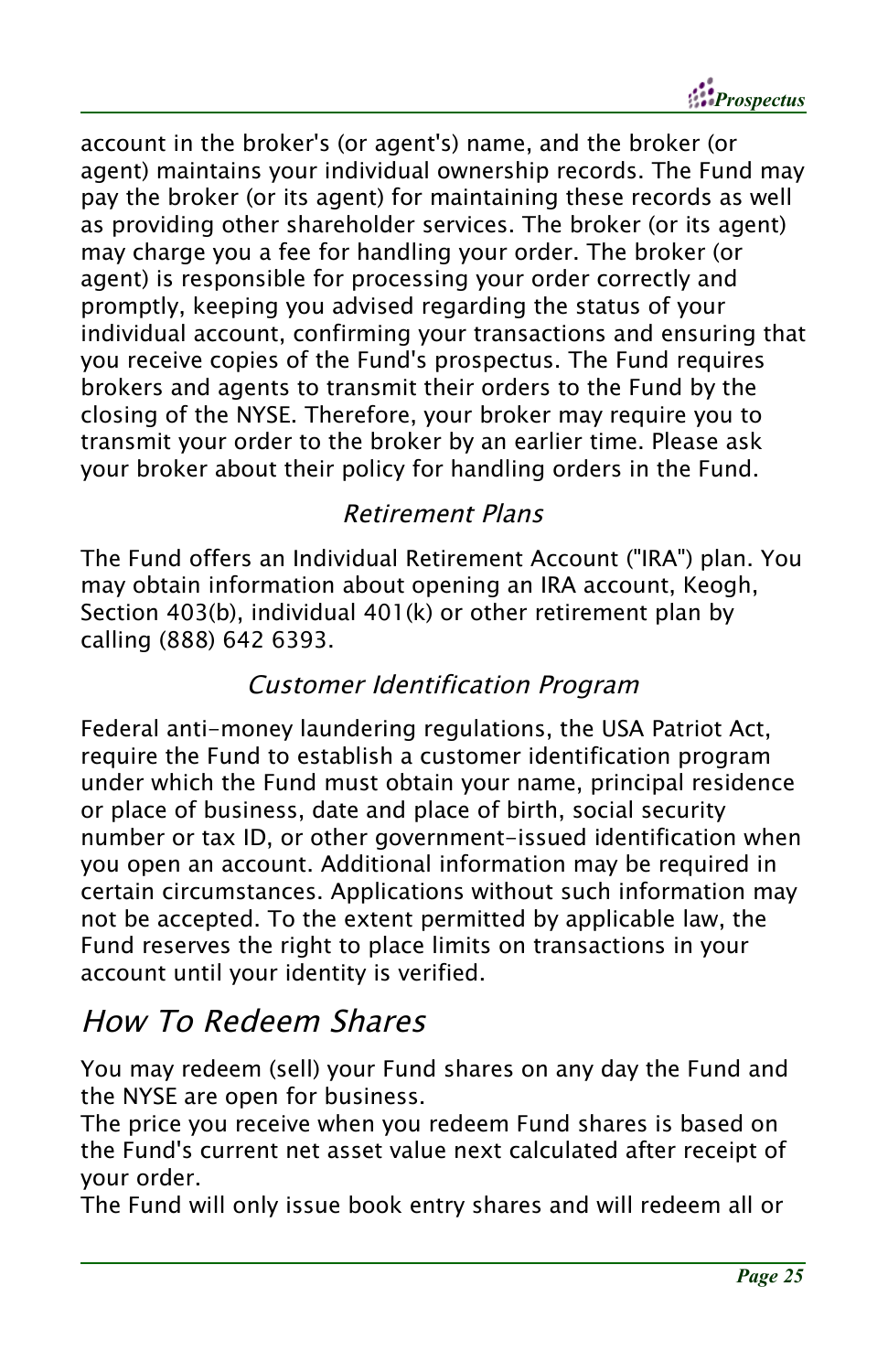

any part of the shares of any shareholder that tenders a request for redemption. Proper guaranteed endorsement, also known as a signature guarantee, will be required. To protect the Fund and its shareholders, a signature guarantee is required for all written redemption requests unless the shareholder is known to management such as a relative, friend or long-term acquaintance. A signature guarantee is an assurance by an "eligible guarantor institution" that a signature and person who signed the signature are the same individual. You can obtain a signature guarantee from a bank, broker-dealer, credit union or savings institutions. A broker-dealer guaranteeing signatures must be a member of a clearing corporation or maintain net capital of at least \$100,000. Credit unions must be authorized to issue signature guarantees. Signature guarantees will be accepted from any eligible guarantor institution that participates in a signature guarantee program. A notary public is not an acceptable guarantor. For more information on signature guarantees, please visit the SEC's website at http://www.sec.gov/answers/sigguar.htm

To redeem Fund shares send written instructions, signed by shareholder(s) with the proper signature guarantee to:

> The Pennsylvania Avenue Funds P.O. Box 9543 Washington, DC 20016

If you complete the Redemption by Telephone portion of the Account Application, you may redeem all or some of your shares by calling the Transfer Agent at (888) 642 6393 between the hours of 9:00 a.m. and 4:00 p.m., Eastern time. Redemption proceeds will be mailed within three business days to the address that appears on the Transfer Agent's records. If you request, redemption proceeds will be wired on the next business day to the bank account you designated on the Account Application. The minimum amount that may be wired is \$1,000. A wire fee of \$25 will be deducted from your redemption proceeds. In addition, your bank may impose a charge for receiving a wire. Telephone redemptions cannot be made if you notify the Transfer Agent of a change of address within 30 days before the redemption request. If you have a retirement account, you may not redeem shares by telephone.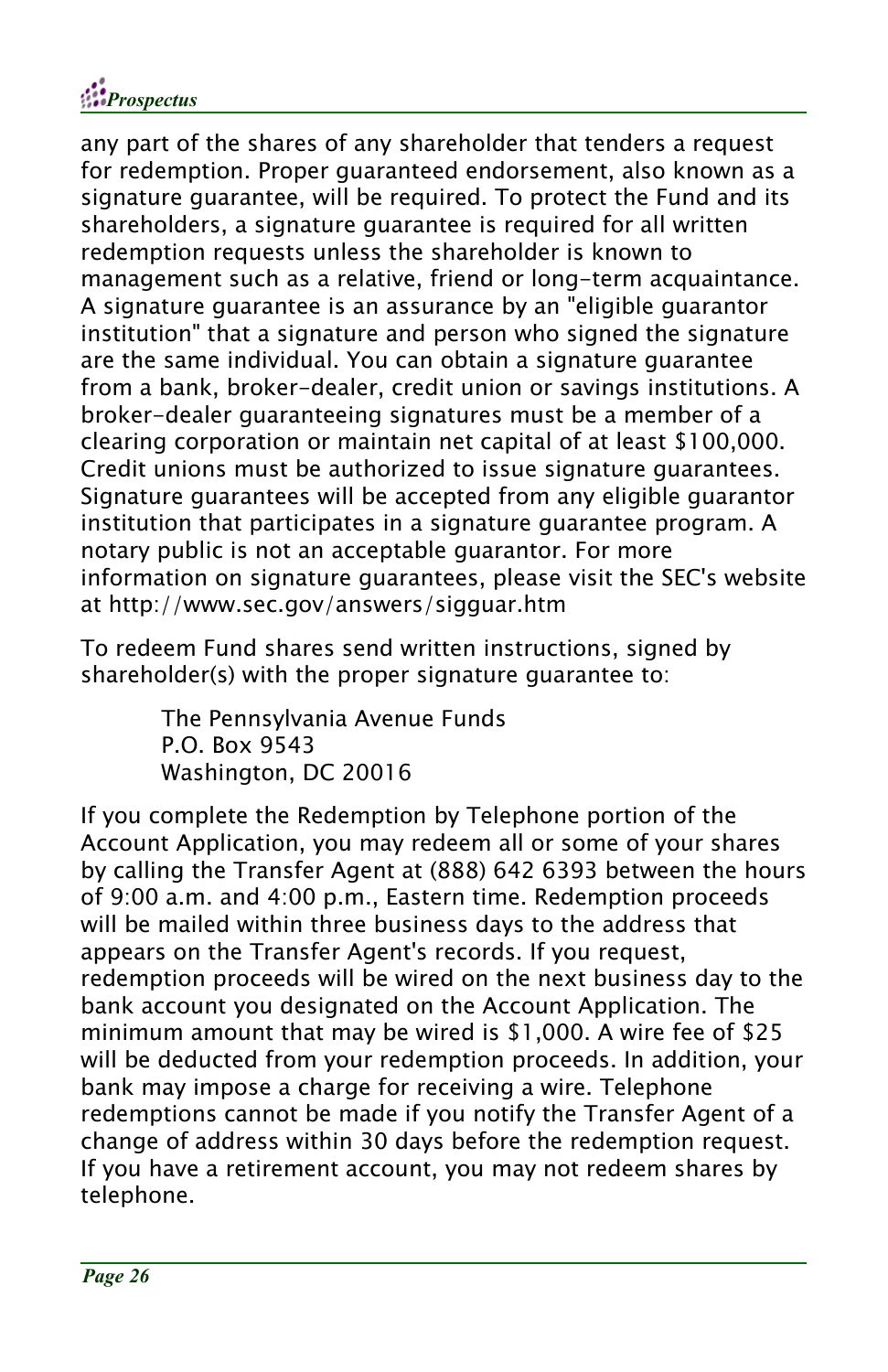*Prospectus*

When you establish telephone privileges, you are authorizing the Fund and its Transfer Agent to act upon the telephone instructions of the person or persons you have designated on your Account Application. Redemption proceeds will be transferred to the bank account you have designated on your Account Application.

Before acting on instructions received by telephone, the Fund and the Transfer Agent will use reasonable procedures to confirm that the telephone instructions are genuine. These procedures may include recording the telephone call and asking the caller for one or several forms of personal identification. If the Fund and the Transfer Agent follow these reasonable procedures, they will not be liable for any loss, expense, or cost arising out of any telephone transaction request that is reasonably believed to be genuine. This includes any fraudulent or unauthorized request. The Fund may change, modify or terminate these privileges at any time upon at least 60 days' notice to shareholders. You may request telephone transaction privileges after your account is opened by calling the Transfer Agent at (888) 642 6393 for instructions. You may have difficulties in making a telephone transaction during periods of abnormal market activity. If this occurs, you may make your transaction request in writing.

Payment of your redemption proceeds will be within three business days after receipt of your written request in proper form. If you made your first investment by wire, the Fund must receive your completed Account Application before any redemption proceeds can be sent to you. Payment will not be made until one business day after your completed Account Application is received by the Fund. If you did not purchase your shares with a certified check or wire, the Fund may delay payment of your redemption proceeds for up to 15 days from date of purchase or until your check has cleared, whichever occurs first.

The Fund may redeem the shares in your account if the value of your account is less than \$1,000 as a result of redemptions you have made. This does not apply to retirement plan or Uniform Gifts or Transfers to Minors Act accounts. You will be notified that the value of your account is less than \$1,000 before the Fund makes an involuntary redemption. You will then have 30 days in which to make an additional investment to bring the value of your account to at least \$1,000 before the Fund takes any action.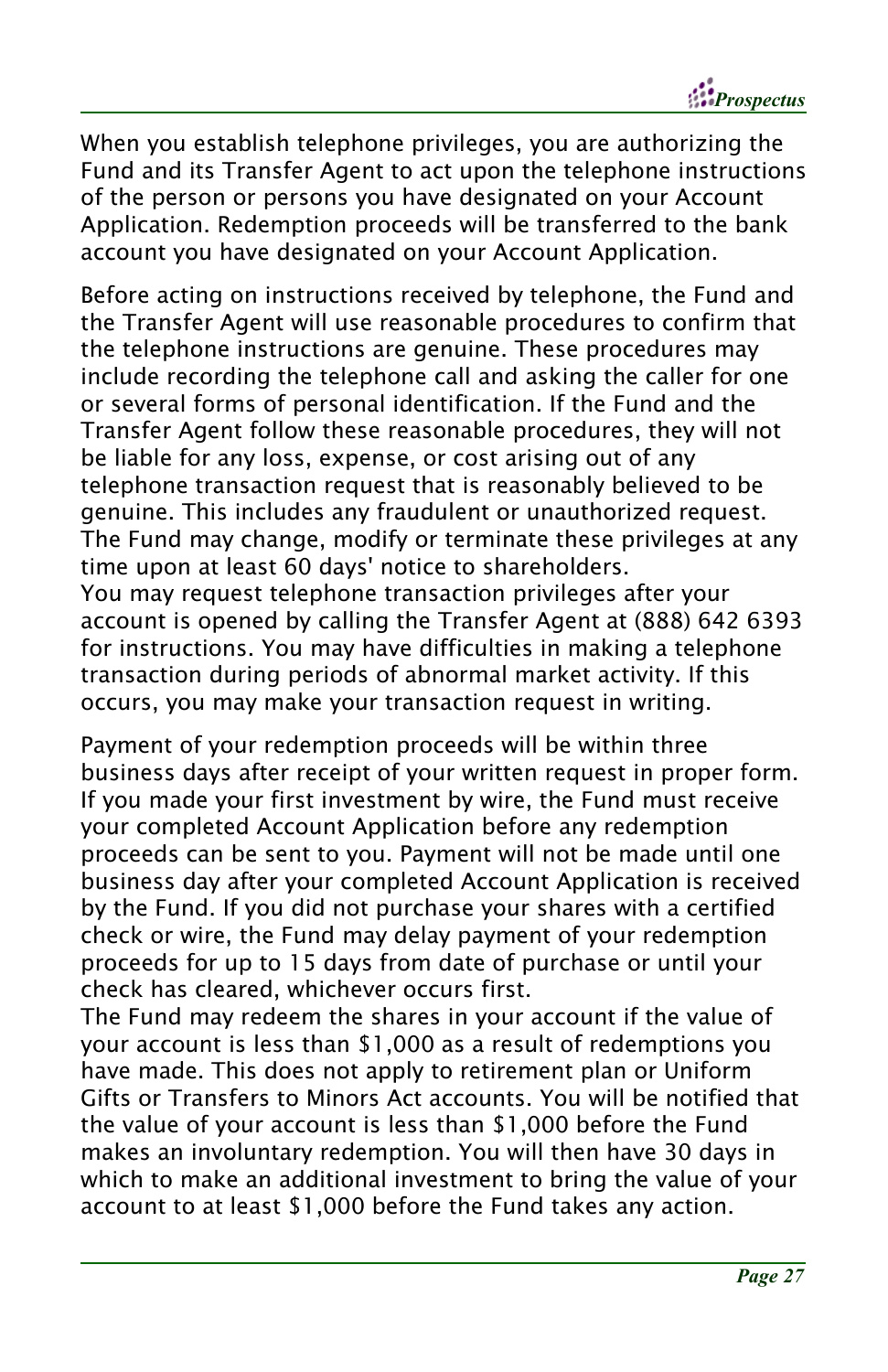

The Fund has the right to pay redemption proceeds to you in whole or in part by a distribution of securities from the Fund's portfolio. It is not expected that the Fund would do so except in unusual circumstances. If the Fund pays your redemption proceeds by a distribution of securities, you could incur brokerage or other charges in converting the securities to cash.

### Through Brokers

If your shares are held through a broker, dealer or other financial institution, you must contact that firm to request a redemption. You may be charged a fee for this service by that firm. The Fund requires brokers and agents to transmit their redemption requests to the Fund by the closing of the NYSE. Therefore, your broker may require you to transmit your order to the broker by an earlier time. Please ask your broker about their policy for handling redemption requests in the Fund.

### Distribution Arrangements

There are separate plans of distribution pursuant to Rule 12b-1 under the Investment Company Act of 1940 for Investor Class and Adviser Class shares. Under each plan, the Fund will act as its own underwriter and distributor for its shares and will bear all costs related to this distribution, including for mailing and printing and compensation of brokers or dealers. The Fund may pay to any broker-dealer with whom the Fund has entered into a contract to distribute the Fund's shares, or any other qualified financial services firm, compensation for distribution and/or shareholderrelated services with respect to shares held or purchased by their respective customers or in connection with the purchase of Adviser Class Shares attributable to their efforts. Because 12b-1 fees are paid directly out of the Fund's assets on an ongoing basis, these fees may be more expensive over time than other types of sales charges.

Investor Class Shares: There are no sales loads on Investor Class Shares. Under the distribution plan, the Fund may pay up to 0.25% annually of average daily net assets attributable to Investor Class Shares to cover the cost of distribution, including costs for printing and mailing of prospectuses and compensation of broker/dealers for the distribution of Investor Class Shares.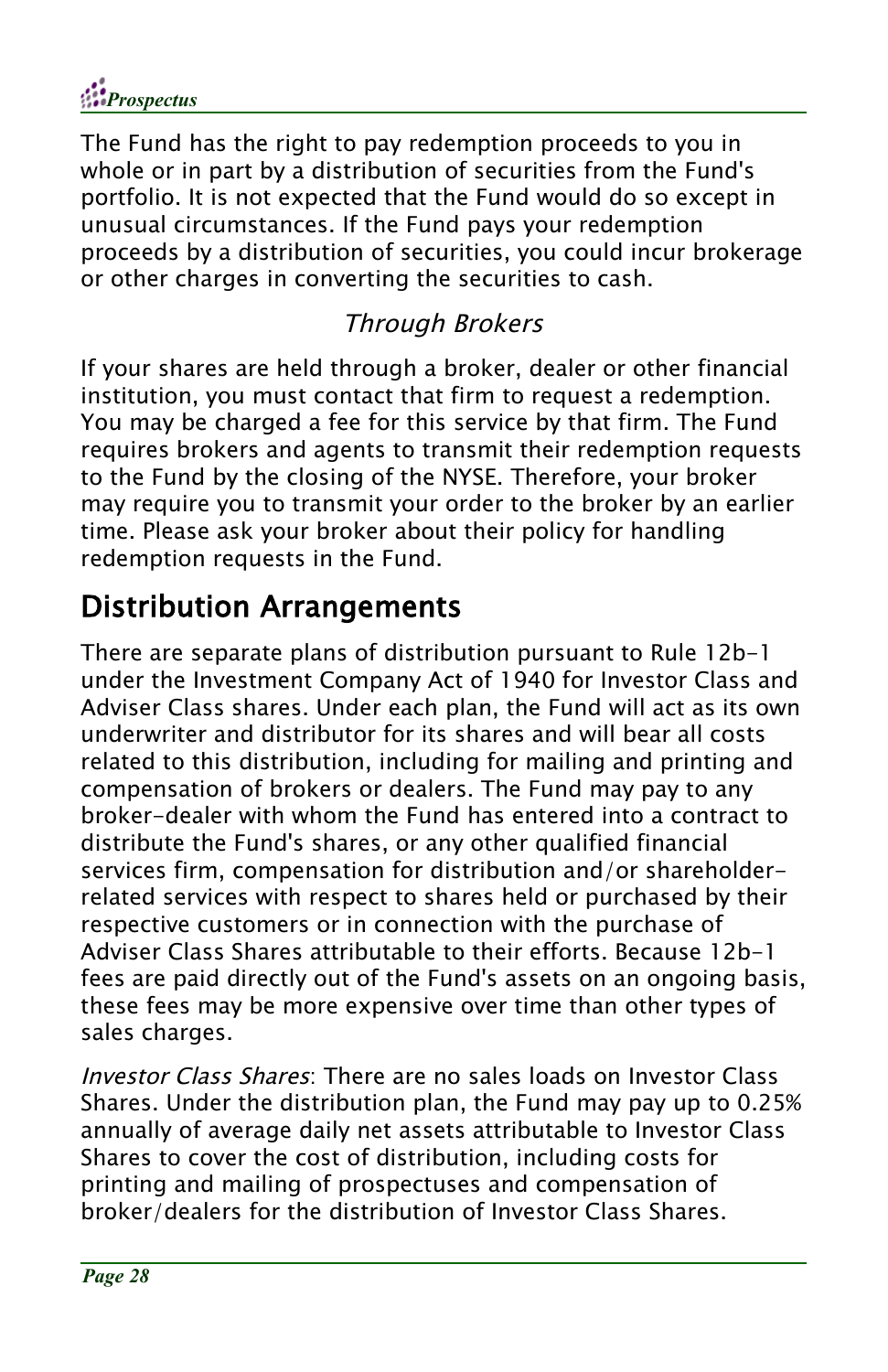*Prospectus*

Adviser Class Shares: There is a sales load of 5% on Adviser Class Shares. The offering price at which you can purchase Adviser Class Shares includes the front-end sales charge. The Fund has adopted a plan of distribution pursuant to Rule 12b-1 under the Investment Company Act of 1940 for its Adviser Class shares. The amount of compensation paid to distributors or broker/dealers in any one year shall not exceed 0.50% annually of the average daily net assets attributable to Adviser Class Shares of the Fund, 0.25% which may be payable as a service fee for providing record keeping, subaccounting, subtransfer agency and/or shareholder liaison services, and 0.25% for distribution services. Adviser Class Shares are only available through brokers who have executed selling agreements with the Fund and can not be purchased from the Fund directly. The Fund does not offer breakpoints or other arrangements that eliminate or reduce the sales load on Adviser Class Shares.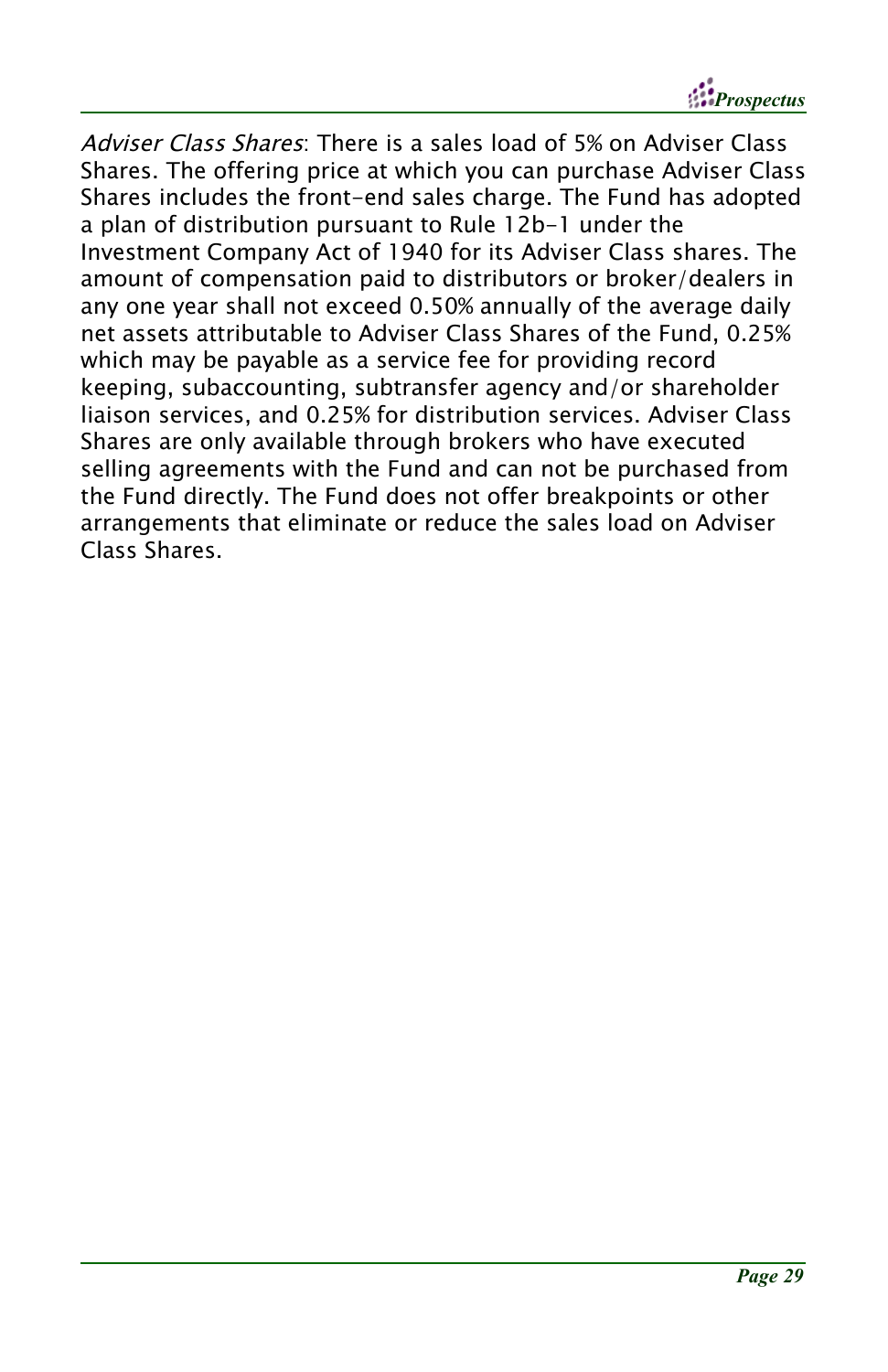

## Dividends and Distributions

The Fund calculates its dividends from net investment income. Net investment income includes interest accrued and dividends earned on the Fund's portfolio securities for the applicable period less applicable expenses. The Fund will distribute substantially all of its net realized capital gains, if any, to its shareholders annually. The Fund will distribute net investment income, if any, at least annually. Net investment income earned on weekends and when the NYSE is not open will be computed as of the next business day. Unless you instruct the Fund to pay dividends or distributions in cash, dividends and distributions will automatically be reinvested in additional Shares of the Fund at net asset value.

The election to receive dividends in cash may be made on the account application or, subsequently, by writing to the Transfer Agent or by calling The Pennsylvania Avenue Funds at (888) 642 6393.

Buying a dividend. Unless you invest in a tax-deferred retirement account (such as an IRA), it is not to your advantage to buy shares of a Fund shortly before it makes a distribution. This is known as "buying a dividend." Buying a dividend can cost you money in taxes because you will receive, in the form of a taxable distribution, a portion of the money you just invested (even if you elected to have it reinvested in additional Fund shares). To avoid "buying a dividend," check a Fund's distribution schedule before you invest by calling the Transfer Agent at (888) 642 6393.

#### Tax Consequences

The Fund intends to meet the requirements for regulated investment companies under Subchapter M of the Internal Revenue Code of 1986, as amended (the "Code"), and, if it meets these requirements, the Fund will not be liable for federal income taxes to the extent it distributes its taxable income to its shareholders.

Distributions by the Fund are generally taxable to the shareholders, whether received in cash or additional shares of the Fund. Dividends paid from the Fund's net investment income, including net short-term capital gains, will be taxable to its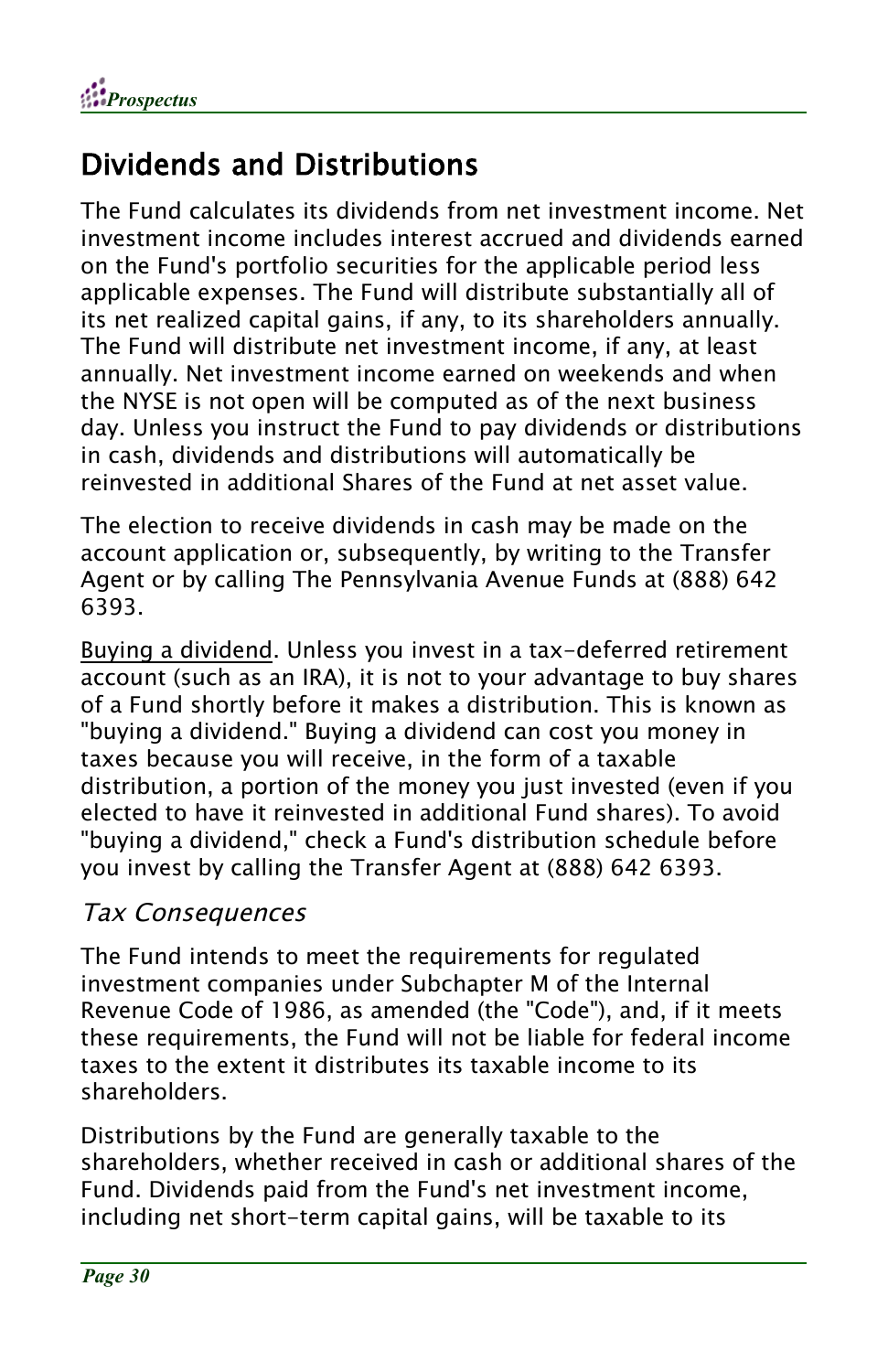*Prospectus*

shareholders as ordinary income. Dividends paid from the net capital gains of the Fund and designated as capital gain dividends will be taxable to shareholders as long-term capital dividends, regardless of the length of time for which they have held their shares in the Fund. Due to the Fund's high turnover rate, which was 177.06% in 2004 and may exceed 300% in future years, any dividends are expected to consist primarily of short-term capital gains, which are taxed at ordinary income tax rates.

If shares of the Fund are sold or otherwise disposed of more than twelve months from the date of acquisition, the shareholder will realize a long-term capital gain or loss equal to the difference between the purchase price and the sale price of the shares disposed of, if, as is usually the case, the shares are a capital asset in the hands of the shareholder. In addition, pursuant to a special provision in the Code, if the Fund's shares with respect to which a long-term capital gain distribution has been made are held for six months or less, any loss on the sale or other disposition of such shares will be a long-term capital loss to the extent of such longterm capital gain distribution.

Shareholders will be notified annually as to the Federal income tax status of dividends and distributions. Distributions and redemption payments will also be reported to the Internal Revenue Service. The Fund may be required to withhold federal taxes on all distributions payable to shareholders who are U.S. citizens, resident aliens or otherwise taxable in the U.S. and who fail to provide the Fund with their correct taxpayer identification number or to make required certifications, or who have been notified by the U.S. Internal Revenue Service that they are subject to backup withholding. In order to avoid withholding, a shareholder of the Fund must provide and certify to the Fund that his taxpayer identification number is correct and that he is not subject to back up withholding. The new account application included with this Prospectus provides for shareholder compliance with these certification requirements.

You will receive a Form 1099 to help you report the prior calendar year's distributions on your federal income tax return. Be sure to keep the 1099 as a permanent record. A fee may be charged for any duplicate information requested.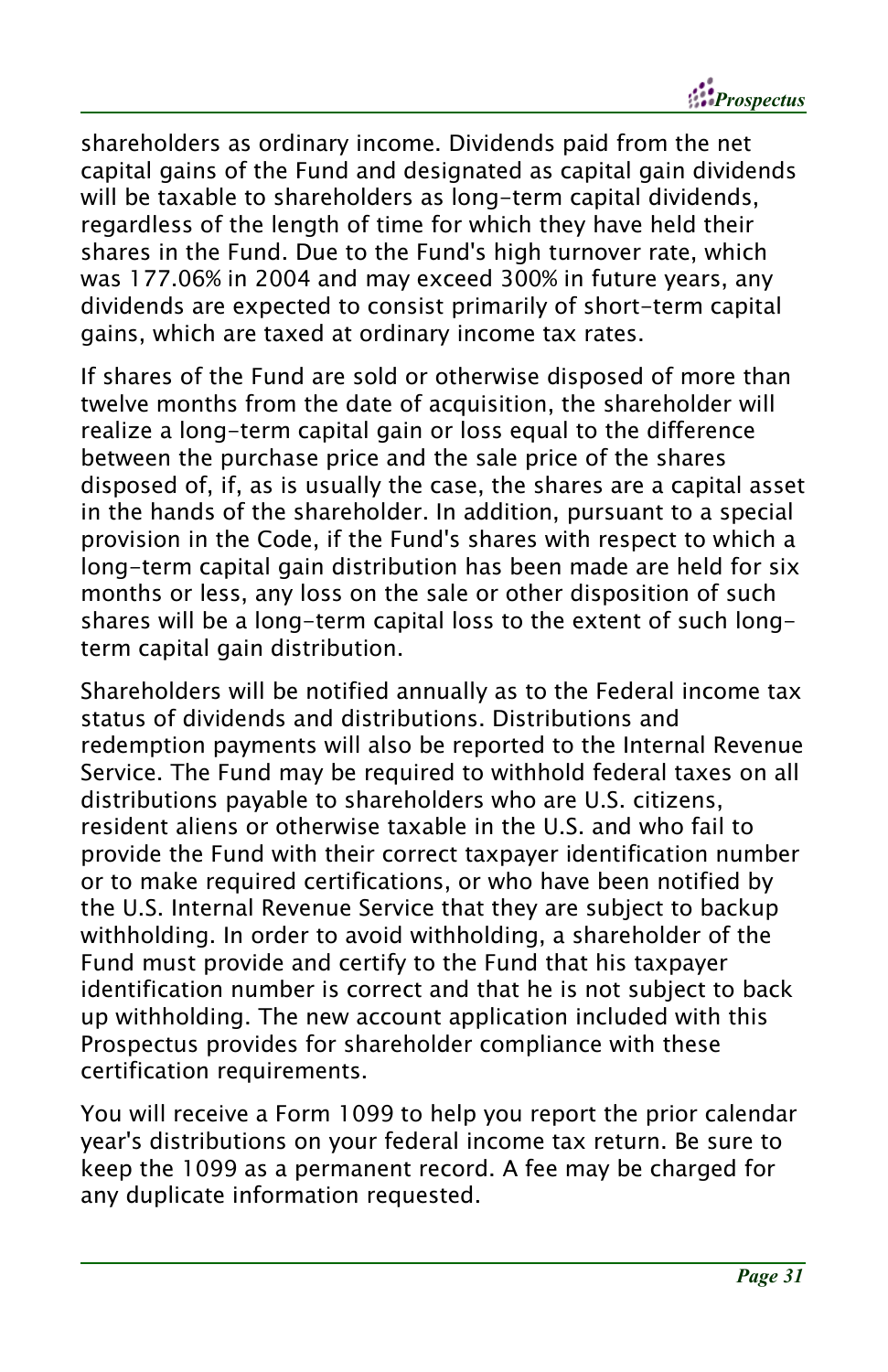

This summary is not intended to be and should not be construed to be legal or tax advice to any current holder of the Fund's shares. You should consult your own tax advisors to determine the tax consequences of owning Fund shares.

### Frequent Purchases and Redemptions of Fund Shares

The interests of long-term shareholders and the Fund's ability to manage its investments may be adversely affected when shares are repeatedly bought and sold in response to short-term market fluctuations, also known as "market timing." The Fund is not designed for market timing organizations or other entities using programmed or frequent purchases and sales or exchanges. Excessive purchase and sale or exchange activity may interfere with portfolio management, increase expenses and taxes and may have an adverse effect on the performance of the Fund. For example, large flows of cash into and out of the Fund may require the Adviser to sell securities at less favorable prices, incur transaction costs, such as brokerage commissions and bid/offer spreads, that can reduce the Fund's performance.

The Board of Trustees has not adopted specific policies regarding market timing because the Fund has seen only a small number of shareholder transactions to date, its current size is too small for market timers to invest in and its investment strategy is unlikely to lend itself to market timing. Nevertheless, the Board is aware of the potentially disruptive nature of market timing and may adopt formal policies once the Fund's assets grow. Fund seeks to prevent market timing and discourages frequent purchases and sales of Fund shares. The Fund recognizes that some investors may have legitimate strategies, such as asset allocation, dollar cost averaging or similar activities that may result in frequent trading of Fund shares without harming shareholders. An evaluation of the legitimacy of any frequent trading is performed on a case-by-case basis.

If the Fund believes, in its sole discretion, that your short-term trading is excessive or that you are engaging in market timing activity, it reserves the right to reject any specific purchase or exchange order. If the Fund rejects your purchase order, you will not be able to execute that transaction, and the Fund will not be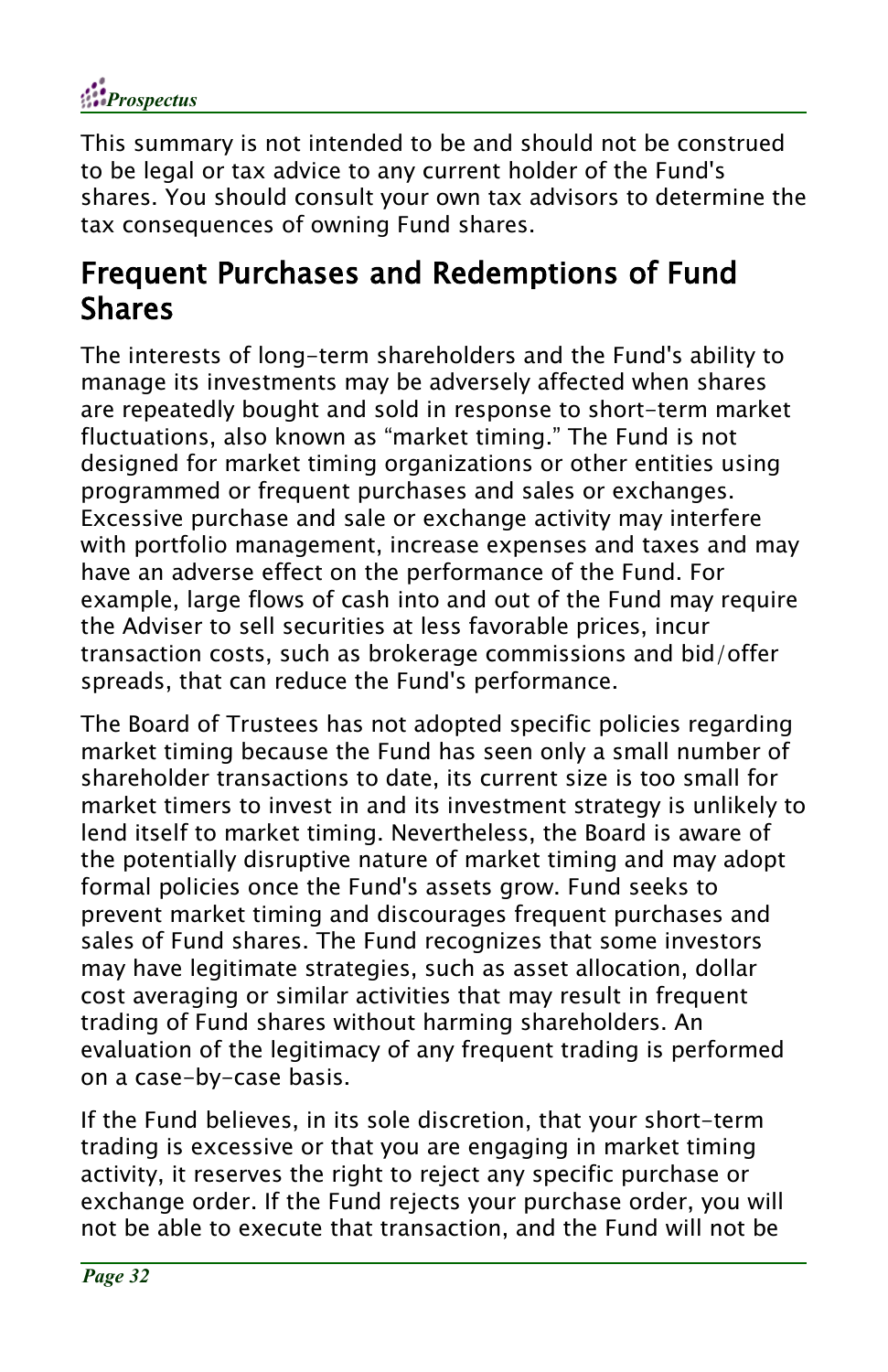

responsible for any losses you therefore may suffer. Transactions placed through the same financial intermediary on an omnibus basis include multiple investors and such accounts typically provide the Fund with net purchase or redemption requests on any given day, where purchases and redemptions of shares are netted against one another and the identity of individual purchasers or redeemers is not known to the Fund. While the Fund monitors for market timing activity, it may be unable to identify such activities due to the netting effect.

## Financial Highlights

The financial highlights table is intended to help you understand the Fund's financial performance for the period from inception on November 21 st , 2003 through December 31 st , 2005. Certain information reflects financial results for a single Fund share. The total returns in the table represent the rate that an investor would have earned or lost on an investment in the Fund, assuming the reinvestment of all dividends & distributions. The information has been audited by Sanville & Company, whose report along with the Fund's financial statements, is included in the Annual Report, which is available upon request. The information in the table represents Investor Class Shares only, because through December 31 st , 2005, no assets have been allocated to Adviser Class Shares.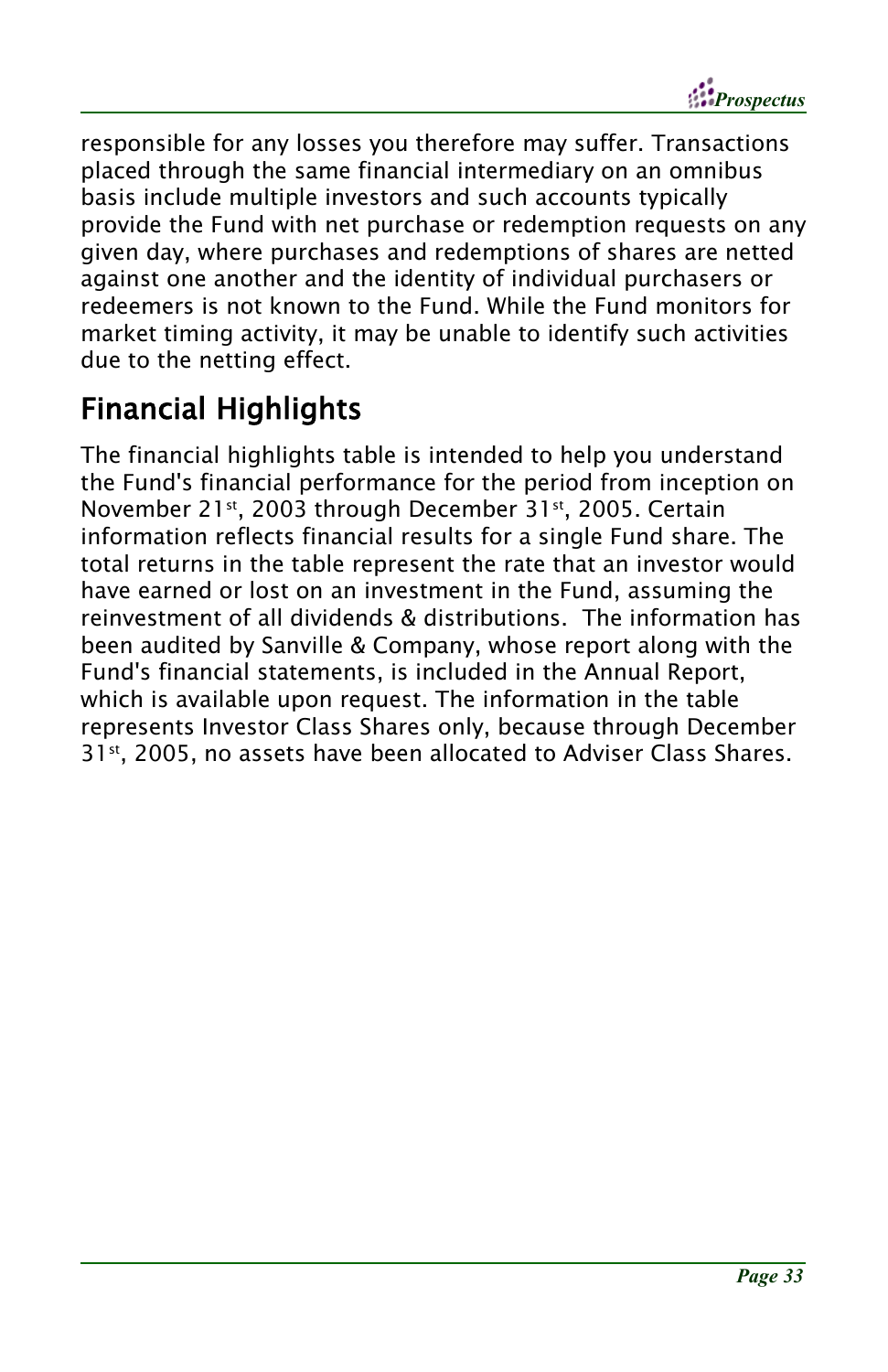

For a share of beneficial interest outstanding throughout the period

|                                                                                                 | Year Ended December 31, |           |           |  |
|-------------------------------------------------------------------------------------------------|-------------------------|-----------|-----------|--|
| Per Share Data                                                                                  | 2005                    | 2004      | 2003 *    |  |
| Net Asset Value At Beginning of Period                                                          | \$12.01                 | \$10.54   | \$10.49   |  |
| Income from Investment Operations<br>Net Investment Income<br>Net Realized and Unrealized Gains | (0.06)                  | (0.04)    |           |  |
| on Investments                                                                                  | 1.55                    | 2.87      | 0.40      |  |
| Total Income From Investment<br>Operations                                                      | 1.49                    | 2.83      | 0.40      |  |
| Less Distributions                                                                              | (0.46)                  | (1.26)    | (0.35)    |  |
| Tax return of capital                                                                           | (0.06)                  | (0.10)    |           |  |
| Total Net Asset Value At End of Period                                                          | \$12.98                 | \$12.01   | \$10.54   |  |
| <b>Total Return</b>                                                                             | 12.43%                  | 26.85%    | 3.84%     |  |
| Ratios and Supplemental Data:<br>Net assets at end of Period<br>Expense ratio, after            | \$661,586               | \$375,993 | \$107,434 |  |
| reimbursement (**)                                                                              | 1.50%                   | 1.50%     | 1.50%     |  |
| Expense ratio, before<br>reimbursement (**)<br>Ratio of net investment income                   | 5.09%                   | 9.08%     | 7.55%     |  |
| (loss) to average net assets                                                                    | (0.44%)                 | (0.55%)   | 0.21%     |  |
| Portfolio turnover rate (**)                                                                    | 144.46%                 | 177.06%   | 31.51%    |  |

\* For the period from November 21, 2003 (effective registration date) to December 31, 2003 (\*\*) annualized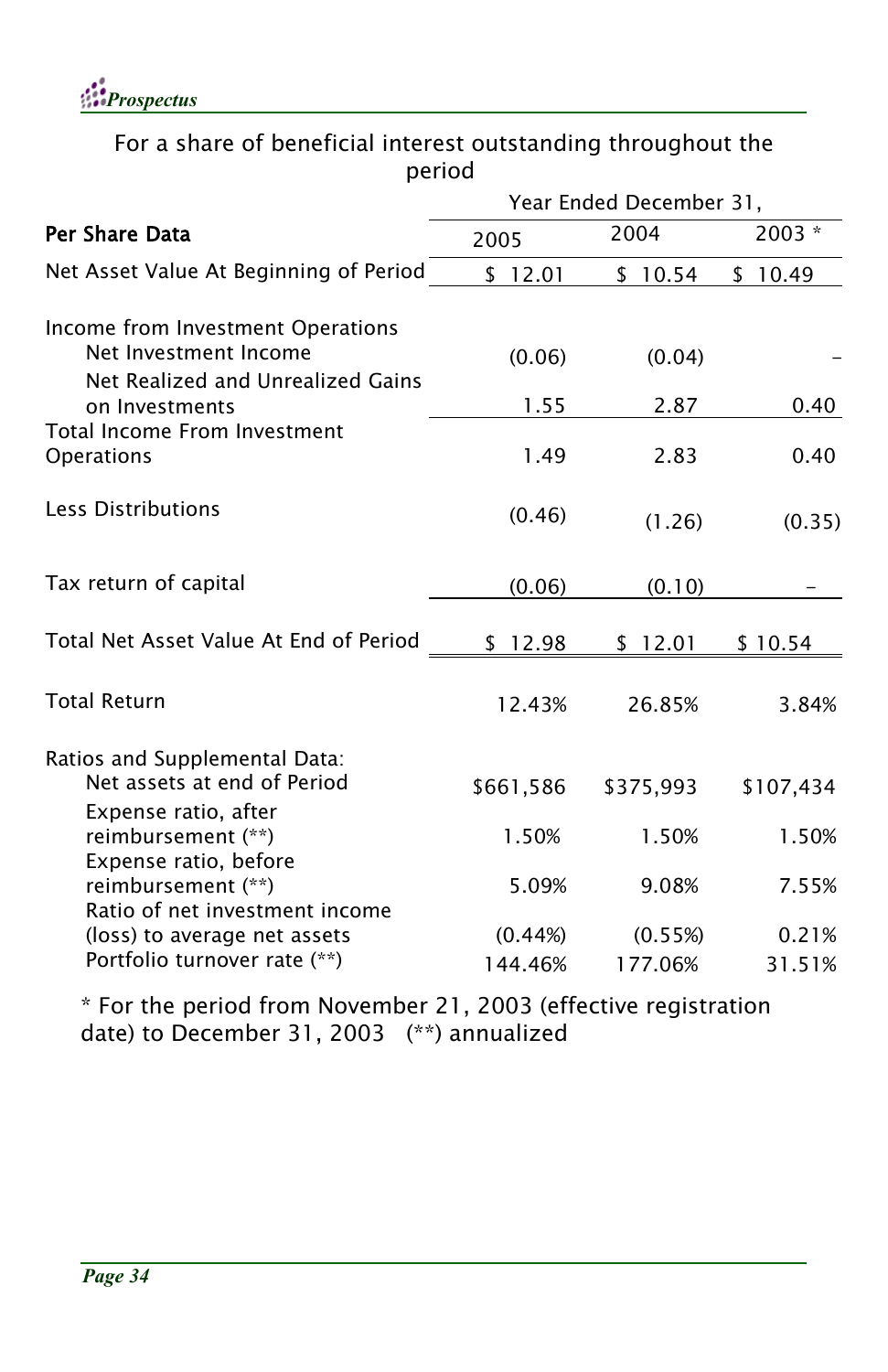

## Privacy Policy

Regulation S-P: The U.S. Securities and Exchange Commission has adopted a regulation regarding the "Privacy of Consumer Financial Information" known as Regulation S-P. This regulation states that financial institutions such as the Fund must provide the shareholder with this notice of the Fund's privacy policies and practices on an annual basis. The following items (A & B) detail the Fund's policies and practices:

A. Information We Collect - Information we receive from you on application or forms include: your name, address, social security number or tax ID number, W9 status, phone number and citizenship status. Information about your transactions with us include; your account number, account balances and transaction histories.

B. The Fund's Disclosure Statement - We only disclose personal information about any current or former shareholder of the Fund as required by law or as authorized by the shareholder. We also require all of the Fund's brokers, and our Investment Adviser that acts as the Fund's transfer agent and administrator to adopt the regulations of Regulation S-P, as specified above by the Fund.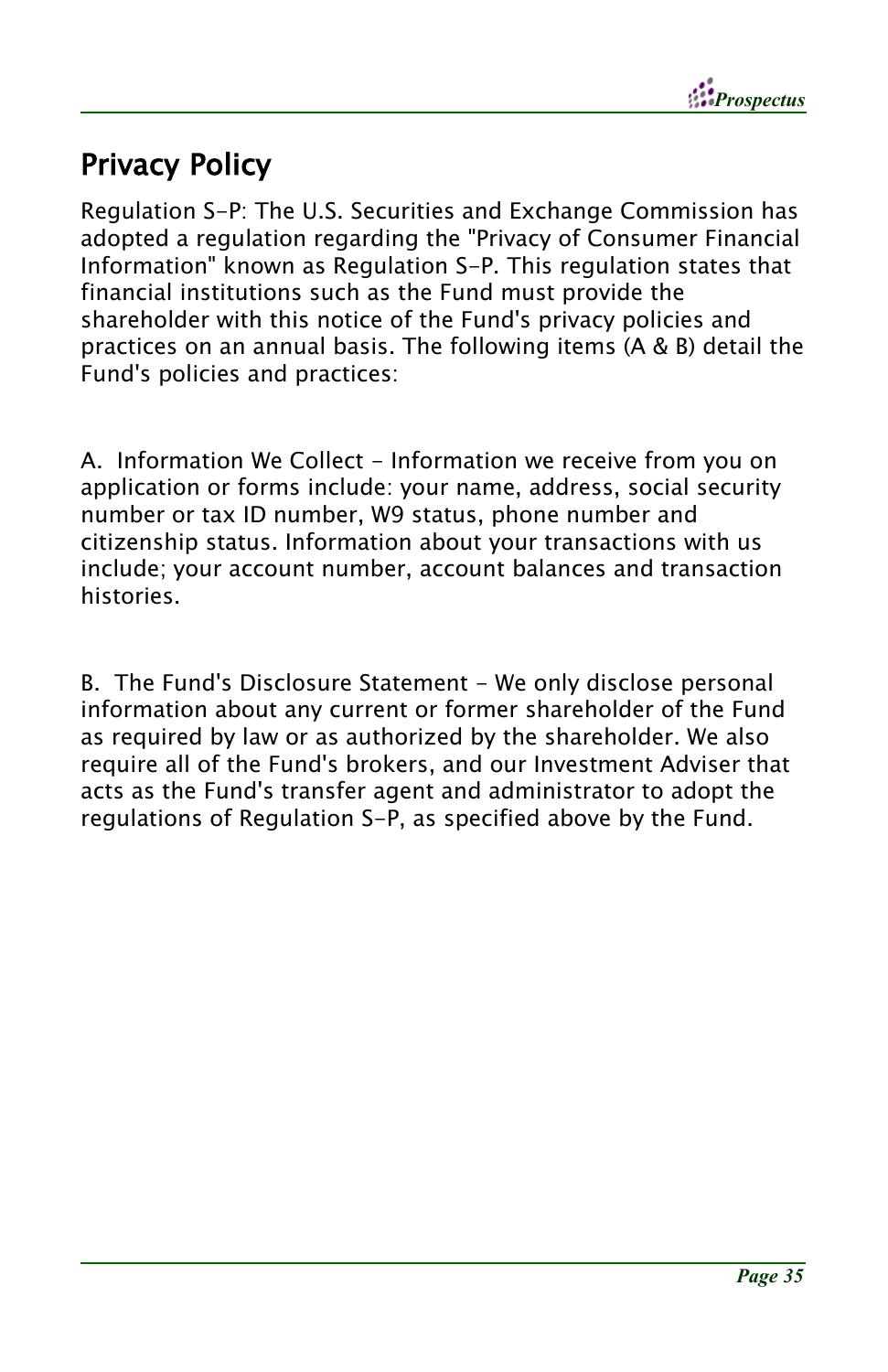*Prospectus*

### Additional Information

The Statement of Additional Information (SAI) provides more detailed information about the Fund and is incorporated by reference into this Prospectus. Additional information about the Fund's investments is available in the Fund's annual and semiannual reports to shareholders.

Annual Report - Our annual report gives current holdings and detailed financial statements of the Fund as of the end of the period presented. In addition, market conditions and Fund strategies that affected the Fund's performance are discussed.

• You can get free copies of the SAI and annual report, or request other information and discuss your questions about the Fund by contacting the Fund at:

> The Pennsylvania Avenue Funds P.O. Box 9543 Washington, DC 20016 Telephone: 1 (888) 642 6393 Internet: www.PAFunds.com

You can review and copy information including the Fund's SAI at the Public Reference Room of the Securities and Exchange Commission in Washington, D.C. You can obtain information on the operation of the Public Reference Room by calling 1-202-942-8090.

Reports and other information about the Fund are also available:

- Free of charge from the Commission's EDGAR Database on the Commission's Internet website at http://www.sec.gov, or
- For a fee, by writing to the Public Reference Room of the Commission, Washington, DC 20549-0102, or
- For a fee, by electronic request at the following e-mail address: publicinfo@sec.gov.

The Trust's SEC Investment Company Act file number is 811-21253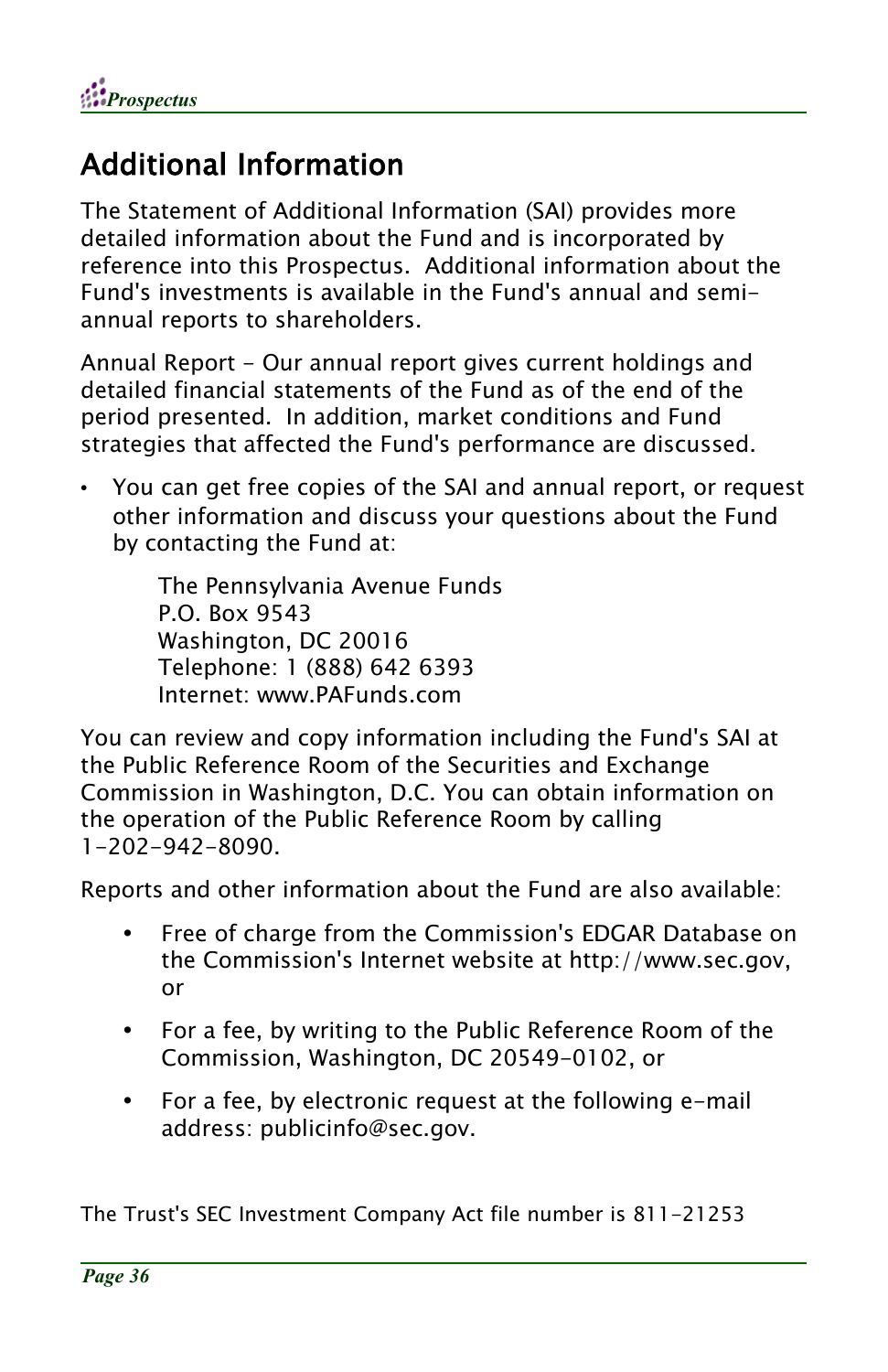|                   | Do not use for IRA accounts                                                                                                                                                                                                                         |        | <b>Investor Class Shares</b> | The Pennsylvania Avenue Event-Driven Fund<br>A series of The Pennsylvania Avenue Funds                                  |                            |                               |
|-------------------|-----------------------------------------------------------------------------------------------------------------------------------------------------------------------------------------------------------------------------------------------------|--------|------------------------------|-------------------------------------------------------------------------------------------------------------------------|----------------------------|-------------------------------|
| Complete          | $\Box$ Individual Account                                                                                                                                                                                                                           |        |                              | $\Box$ Joint Account (enter the names of both account holders below)                                                    |                            |                               |
| this box $\ldots$ | <b>Owner's First Name</b>                                                                                                                                                                                                                           | MI     | Owner's Last Name            |                                                                                                                         | Social Security # $(*)$    | <b>Birth Date</b>             |
|                   | Joint Owner's First Name MI                                                                                                                                                                                                                         |        | Joint Owner's Last Name      |                                                                                                                         | Social Security # $(*)$    | <b>Birth Date</b>             |
|                   | $\Box$ Custodial Account                                                                                                                                                                                                                            |        |                              |                                                                                                                         |                            |                               |
| . Or this<br>box  | Custodian's First Name MI                                                                                                                                                                                                                           |        | <b>Custodian's Last Name</b> | Social Security # $(*)$                                                                                                 |                            | <b>Custodian's Birth Date</b> |
|                   | Minor's First Name                                                                                                                                                                                                                                  | MI     | Minor's Last Name            | Social Security $# (*)$                                                                                                 |                            | Minor's Birth Date            |
|                   | $\Box$ All Other Accounts (Corporation, Partnership or Other. Specify entity type if other)                                                                                                                                                         |        |                              |                                                                                                                         |                            |                               |
|                   | <b>Account Title</b>                                                                                                                                                                                                                                |        |                              |                                                                                                                         | Tax Identification # $(*)$ |                               |
| $\ldots$ Or this  | (This line is for Account Title if additional space is necessary)                                                                                                                                                                                   |        |                              |                                                                                                                         |                            |                               |
| box.              | Please enclose a copy of your duly executed corporate resolution authorizing the opening of the account<br>as well as your certificate of incorporation of similar instrument.                                                                      |        |                              |                                                                                                                         |                            |                               |
|                   | (*) Please contact the fund if you do not have a tax or social security ID, or have recently applied for one.                                                                                                                                       |        |                              |                                                                                                                         |                            |                               |
|                   | Your Full Address:                                                                                                                                                                                                                                  |        |                              |                                                                                                                         |                            |                               |
|                   | Number & Street (This must be a street address, or APO/FPO box number for military personnel)                                                                                                                                                       |        |                              |                                                                                                                         |                            |                               |
|                   | City                                                                                                                                                                                                                                                |        | <b>State</b>                 | $Zip Code + 4$                                                                                                          |                            | E-mail (optional)             |
|                   | Citizenship                                                                                                                                                                                                                                         |        | Home Phone                   | <b>Business Phone</b>                                                                                                   |                            |                               |
|                   | Dividend Direction (check one): $\Box$ Reinvest all distributions in the fund                                                                                                                                                                       |        |                              |                                                                                                                         | $\Box$ Pay in cash         |                               |
|                   | Amount of Investment Attached \$<br>(Minimum initial purchase \$1,000)<br>Please make your check payable to The Pennsylvania Avenue Event-Driven Fund.<br>Please refer to the instructions in the prospectus if you prefer to wire your investment. |        |                              |                                                                                                                         |                            |                               |
|                   | Signature of Owner, Officer, Trustee or Custodian                                                                                                                                                                                                   |        |                              | Signature of Joint Owner (if joint account)                                                                             |                            |                               |
|                   | Date of signing                                                                                                                                                                                                                                     | $\Box$ |                              | A copy of an unexpired government-issued photo-ID is enclosed.<br>(Driver's license, passport, alien registration card) |                            |                               |
|                   |                                                                                                                                                                                                                                                     |        |                              |                                                                                                                         |                            | Please continue to next page  |